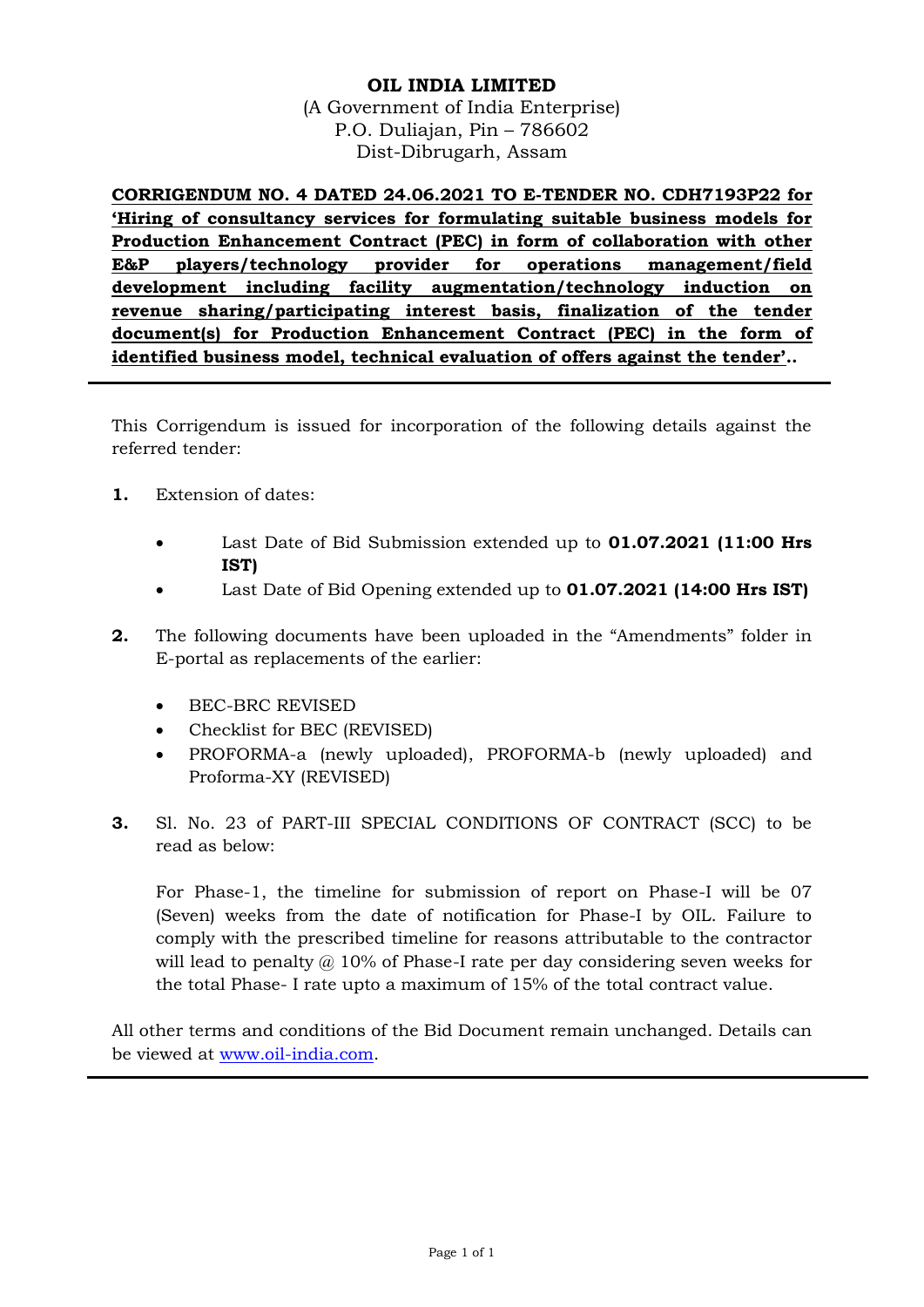#### **BID REJECTION CRITERIA (BRC)/BID EVALUATION CRITERIA (BEC) REVISED**

I. **BID EVALUATION CRITERIA (BEC):** The bid shall conform generally to the specifications and terms and conditions given in this bid document. Bids shall be rejected in case the services offered do not conform to the required parameters stipulated in the technical specifications. Notwithstanding the general conformity of the bids to the stipulated specifications, the following requirements shall have to be particularly met by the Bidders without which the same shall be considered as non-responsive and rejected. All the documents related to BEC must be submitted along with the technocommercial Bid.

#### **1.0 TECHNICAL EVALUATION CRITERIA:**

**The bidder must be incorporated in India and must maintain more than 20% local content for the offered services**.

Regarding calculation of local content and submission of documents during bidding & execution of contracts, provision of Purchase preference policy linked with Local Content (PP-LC) notified vide **Letter No. FP-20013/2/2017-FP-PNG dated 17.11.2020** of MoPNG (or subsequent amendments, if any) shall be applicable as per the Notification(s) and any amendment thereof.

If such local content is not maintained during execution of contract, OIL reserves the right to invoke the Performance Securities submitted by the bidding and supporting companies.

A copy of Certificate of Incorporation and undertakings as per the PP-LC notification must be provided along with the Bid. In case of nonsubmission of the same, the bid shall be rejected straightaway.

#### **1.1 EXPERIENCE:**

- i) The bidder must be an oil and gas consultancy firm and must have an experience of minimum 15 (Fifteen) years from the original bid closing date in consultancy along with experience in designing and developing business model of Production Enhancement Contracts (PEC) as described in the SOW. Documentary evidence substantiating experience in successful completion of at least 01 (One) contract in designing and developing business model of Production Enhancement Contracts (PEC) establishing minimum 15 (Fifteen) years experience of oil and gas consultancy firm as above must be submitted along with the bid.
- ii) The bidder shall have an experience of successfully completing at least 01 (One) 'SIMILAR WORK' under a single contract in any E&P Company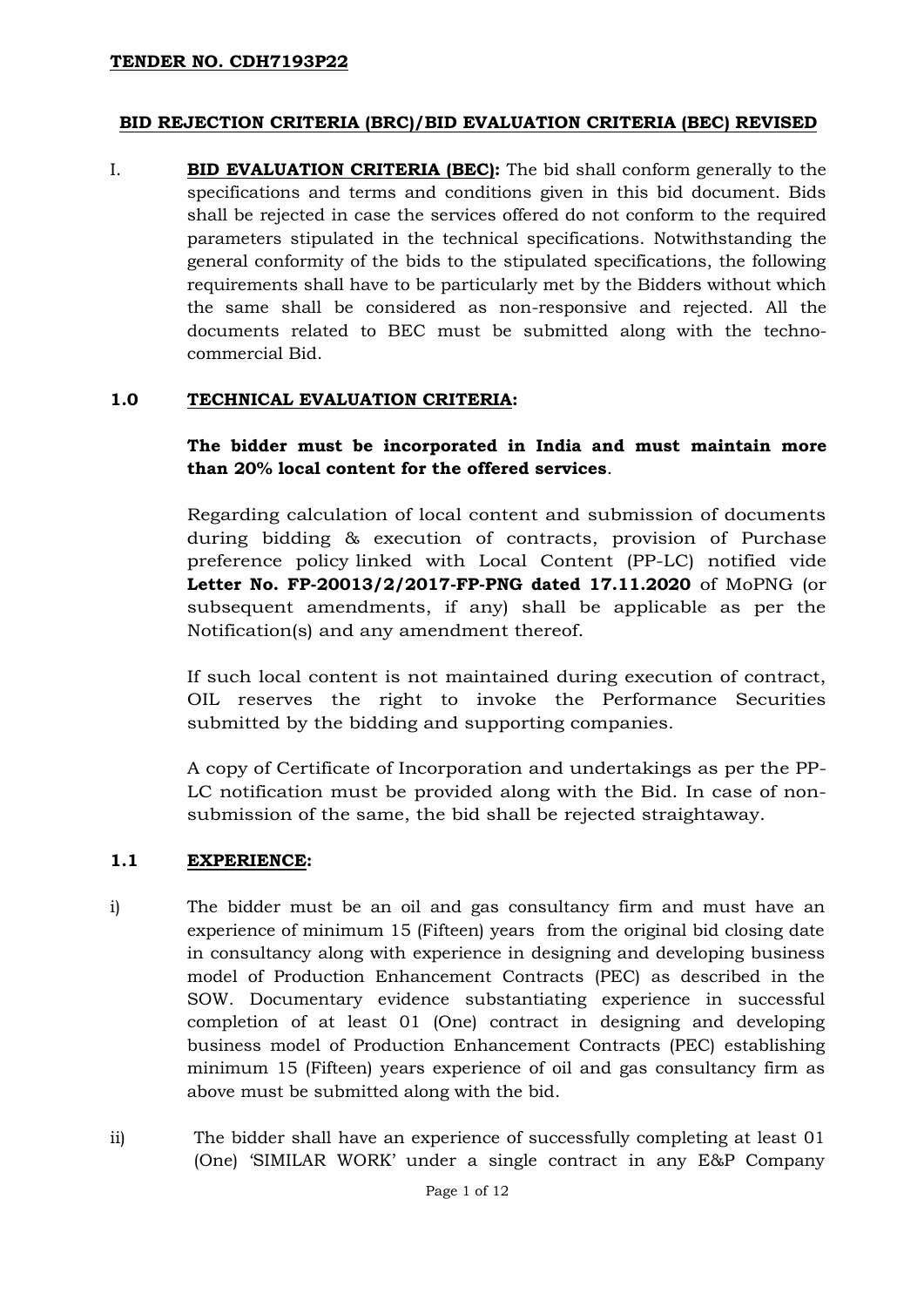[Companies engages in Exploration and production of Crude Oil and Natural Gas] during the last 07 (Seven) years reckoned from the original bid closing date.

#### **Notes to BEC Clause 1.1 above and 4.0 below:**

A) 'SIMILAR WORK' mentioned in para 1.1 above means experience of successfully completing consulting assignment(s) related to business model of Production Enhancement Contracts (PEC) in upstream oil and gas sector for oil or gas fields.

> BUSINESS MODEL means business models for Production Enhancement Contract (PEC) in form of collaboration with other E&P players/technology provider for operations management/field development including facility augmentation/technology induction on Revenue sharing/Participating interest basis or any other equivalent model.

- B) 'SIMILAR WORK' executed by a bidder for its own organization/subsidiary cannot be considered as experience for the purpose of meeting BEC.
- C) In case the start date of the requisite experience is prior to the prescribed 07 (Seven) years reckoned from the original bid closing date but completion is within the prescribed 07 (Seven) years reckoned from the original bid closing date, such experience shall qualify for evaluation.
- D) In support of the experience criteria of Clause No. 1.1 i) and ii) above and 4.0 below, the bidder must furnish the following documentary evidences self-certified, in the form of:
	- I. **In case work experience is against OIL's Contract:** Bidder must submit Job Completion Certificate issued by the company indicating the following:
		- i) Work order no./Contract No.
		- ii) Quantity of job done
		- iii) Period of service
		- iv) Nature of service
	- II. **In case work experience is not against OIL's Contract:** Bidder must submit the following:
	- i) Contract document showing details of work,

and

- ii) Job Completion Certificate showing:
	- (a) Quantity of job done
	- (b) Nature of job done and work order no./Contract no.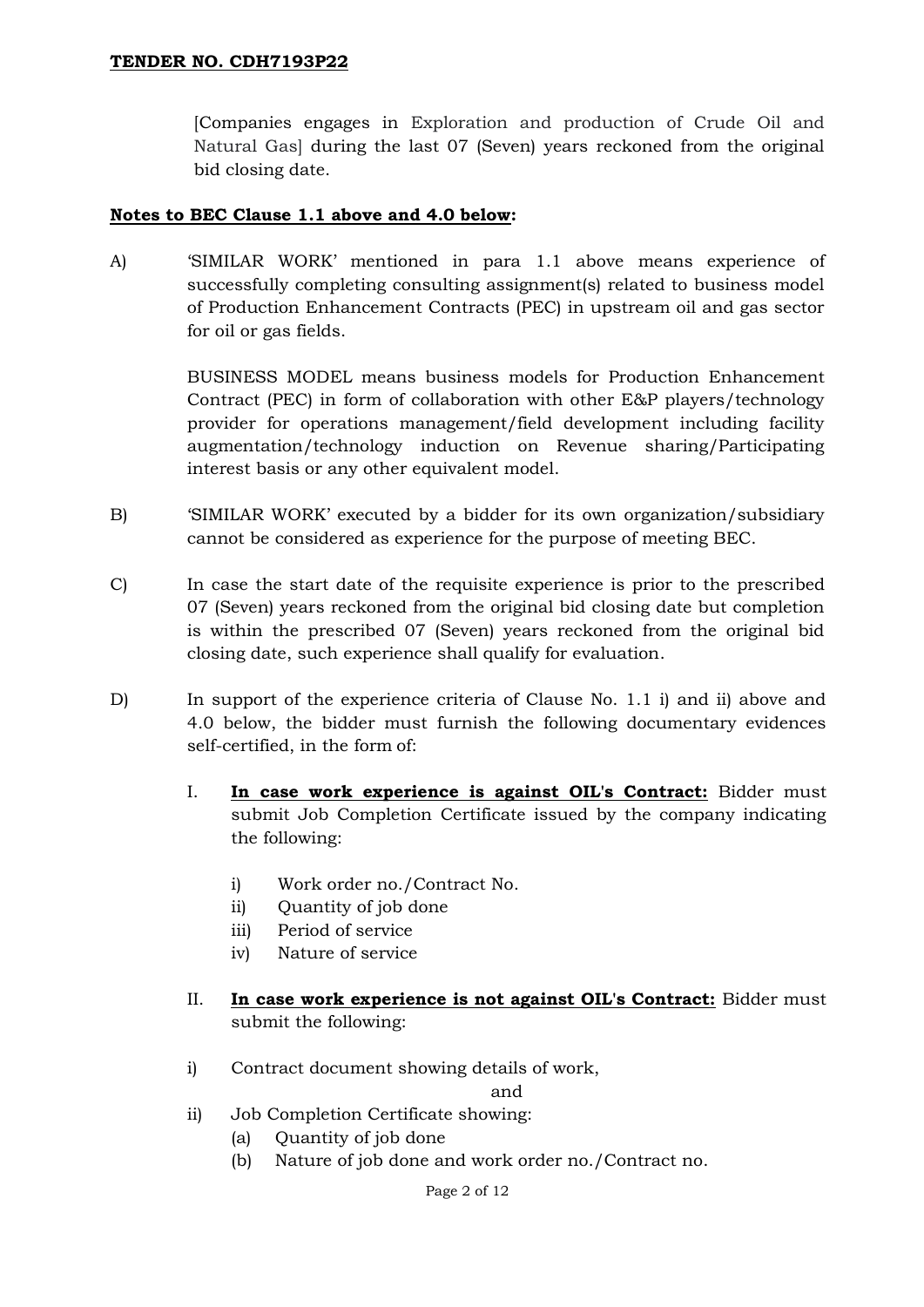(c) Contract period and date of completion

or

- ii) SES (Service Entry Sheet)/Certificate of Payment (COP) issued by the company indicating the following:
	- (a) Work order no./Contract no.
	- (b) Quantity done
	- (c) Period of service
	- (d) Nature of service
- iv) Only Letter of Intent (LOI)/Letter of Award (LOA) or Work Order(s) are not acceptable as evidence.
- v) Mere award of contract(s) shall not be counted towards experience. Successful completion of the awarded contract(s) to the extent of volume & value, as stipulated respectively under Clause Nos. 1.1 shall only be treated as acceptable experience.

## E) **Eligibility Criteria in case Bid are submitted on the basis of Experience of the Parent/Subsidiary Company:**

Offers of those bidders who themselves do not meet the experience criteria as stipulated in Clause Nos. 1.1 above can also be considered provided the bidder is a subsidiary company of the parent company **[supporting company**] in which the parent company has 100% stake **or** parent company can also be considered on the strength of its 100% subsidiary **[supporting company]**. However, the parent/subsidiary company of the bidder should on its own meet the experience as stipulated in the BEC and should not rely for meeting the experience criteria on its sister subsidiary/co-subsidiary company or through any other arrangement like Technical Collaboration agreement.

In case of subsidiary company dependent upon the experience of the parent company or vice-versa with a view to ensure commitment and involvement of the parent/subsidiary company for successful execution of the contract, the participating bidder should enclose an Agreement (as per format enclosed as **PROFORMA-a** between the parent and the subsidiary company or vice-versa and Parent/Subsidiary Guarantee (as per format enclosed as **PROFORMA-b** from the parent/subsidiary company to OIL for fulfilling the obligation under the Agreement, along with the technical bid.

## **2.0 MOBILISATION TIME:**

The bidders must confirm their compliance in their 'technical' bid to complete the mobilization of requisite minimum manpower as per SCC Clause No. 2.1 of the Tender within 15 (Fifteen) days from the date of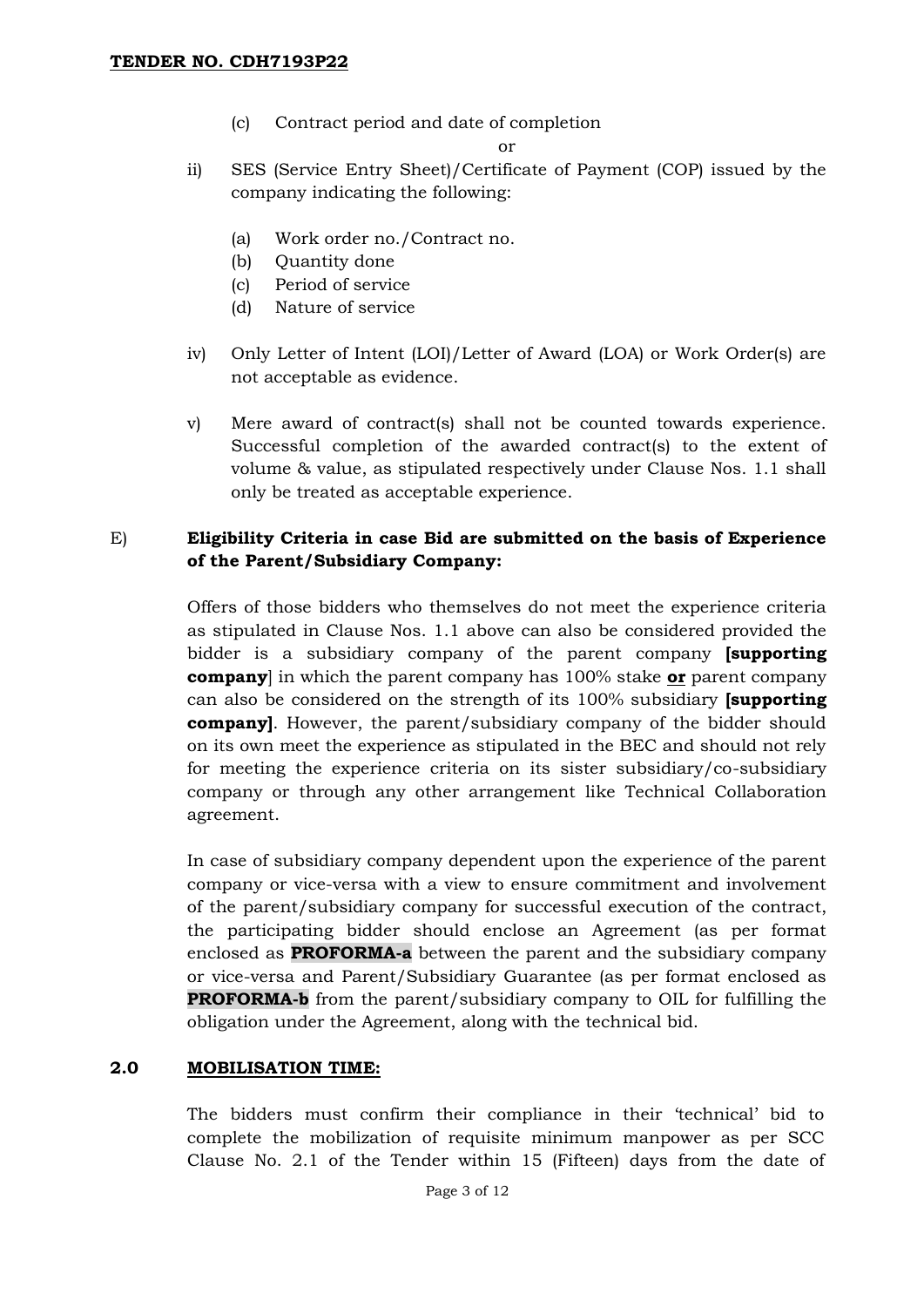issuance of Letter of Award (LOA). Offers without confirmation of stipulated mobilization time or with mobilization time more than 15 (Fifteen) days will be summarily rejected. The bidder shall confirm compliance of this in their technical bid.

### **3.0 FINANCIAL REJECTION CRITERIA:**

- 3.1 The bidder shall have an annual financial turnover of minimum **Rs. 27,66,805.00** during any of the preceding 03 (Three) financial/accounting years reckoned from the original bid closing date.
- 3.2 Net worth of the bidder must be Positive for the preceding financial/accounting year.

Note: The Net worth to be considered against Clause No. 3.2 above, should be read in conjunction with the definition of Net worth as mentioned in Section 2 (57) of the Companies Act, 2013.

3.3 In case the bidder is a subsidiary company (should be a 100% subsidiary of the parent/ultimate parent/holding company) who does not meet financial criteria by itself and submits bid based on the financial strength of its parent/ultimate parent/holding company, then the parent/ultimate parent/holding company shall have an annual financial turnover of minimum **Rs. 27,66,805.00** during any of the preceding 03 (Three) financial/accounting years reckoned from the original bid closing date. Net worth of all the members must be Positive for the preceding financial/accounting year.

## **Note to Financial Clause No. 3.0 above:**

- (a) For proof of Annual Turnover & Net worth any one of the following documents must be submitted along with the bid:
	- (i) Audited Balance Sheet along with Profit & Loss account.

OR

(ii) A certificate issued by a practicing Chartered/Cost Accountant (with Membership Number and Firm Registration Number), as per format prescribed in **PROFORMA-XVII**.

Note: Mention of UDIN (Unique Document Identification Number) is mandatory for all Certificates issued w.e.f. February 1, 2019 by Chartered Accountant in Practice.

(b) Considering the time required for preparation of Financial Statements, if the last date of preceding financial/accounting year falls within the preceding six months reckoned from the original bid closing date and the Financial Statements of the preceding financial/accounting year are not available with the bidder, then the financial turnover of the previous three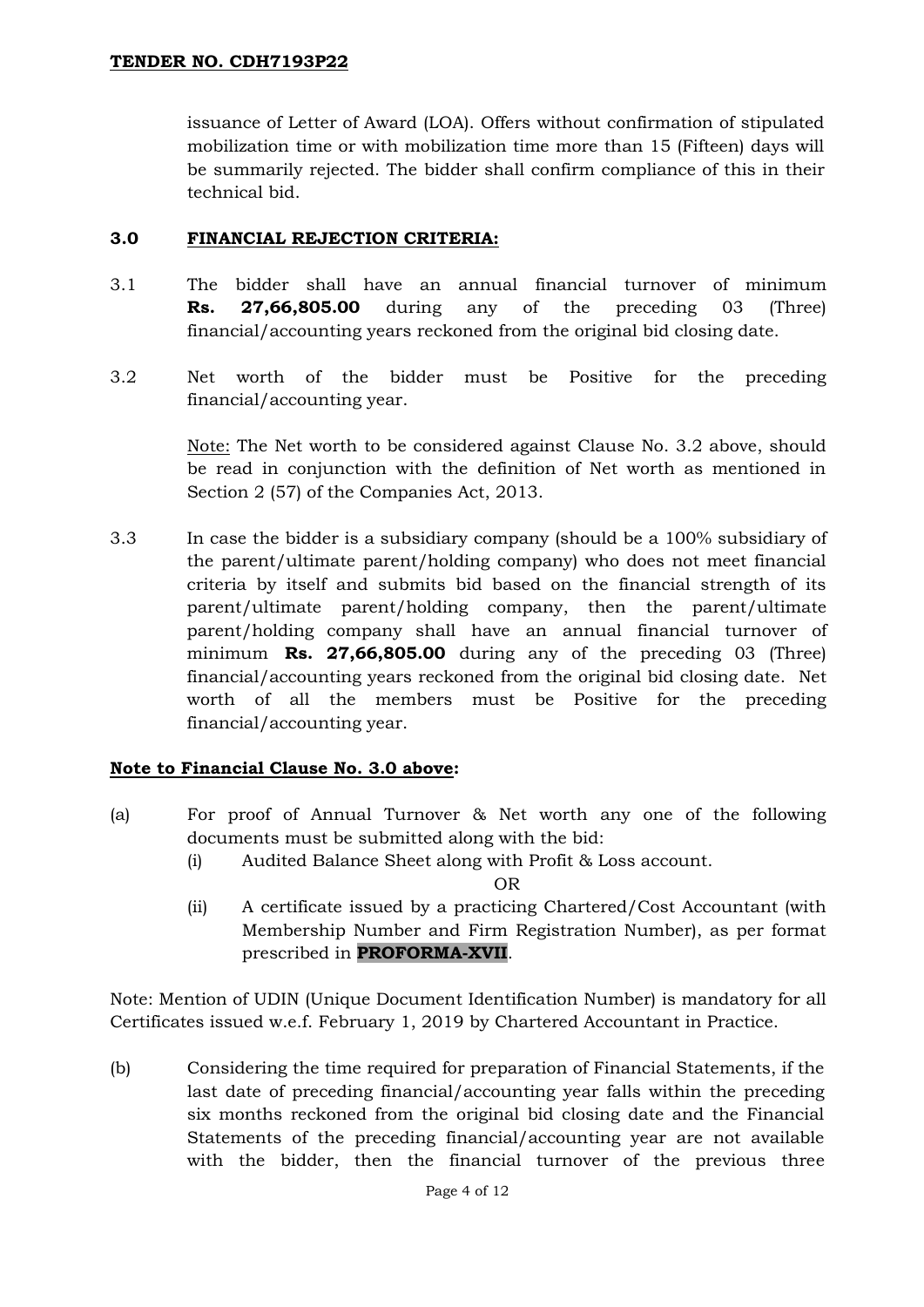financial/accounting years excluding the preceding financial/accounting year shall be considered. In such cases, the Net worth of the previous financial/accounting year excluding the preceding financial/accounting year shall be considered. However, the bidder has to submit an undertaking in support of the same along with their technical bid as per **PROFORMA-X**.

- (c) In case the bidder is a Central Govt. Organization/PSU/State Govt. Organization/Semi-State Govt. Organization or any other Central/State Govt. Undertaking, where the auditor is appointed only after the approval of Comptroller and Auditor General of India and the Central Government, their certificates may be accepted even though FRN is not available. However, bidder to provide documentary evidence for the same.
- (d) In case the bidder is a Government Department, they are exempted from submission of document mentioned under para (a) and (b) above.
- (e) Bid shall be rejected if not accompanied with adequate documentary proof in support of Annual Turnover and Net worth as mentioned in Clause Nos. 3.1 & 3.2.
- (f) In case the bidder is a subsidiary company (should be a 100% subsidiary of the parent/ultimate parent/holding company, in addition to the document of proof of Annual Turnover & Net worth, the bidder shall also submit the followings:
	- i) Documents to substantiate that the bidder is a 100% subsidiary company of the parent/ultimate/holding parent company.
	- ii) Corporate Guarantee on parent/ultimate parent/holding company's letter head signed by an authorized official undertaking that they would financially support their subsidiary company for executing the project/job in case the same is awarded to them.

**NOTES: OIL reserves the right to ask for any Original or other relevant document to verify the certification.**

# **4.0 QUALITY & COST BASED SELECTION (QCBS)-SCORING AND EVALUATION CRITERIA**

Bids shall be evaluated both in terms of quality as well as quoted price i.e. Quality & Cost Based Selection (QCBS) methodology. The weightage for quality is 60 and the weightage for the quoted price is 40 i.e. Quality:Quoted Price is 60:40. Competency of the bidder shall be evaluated through the QCBS matrix as indicated below: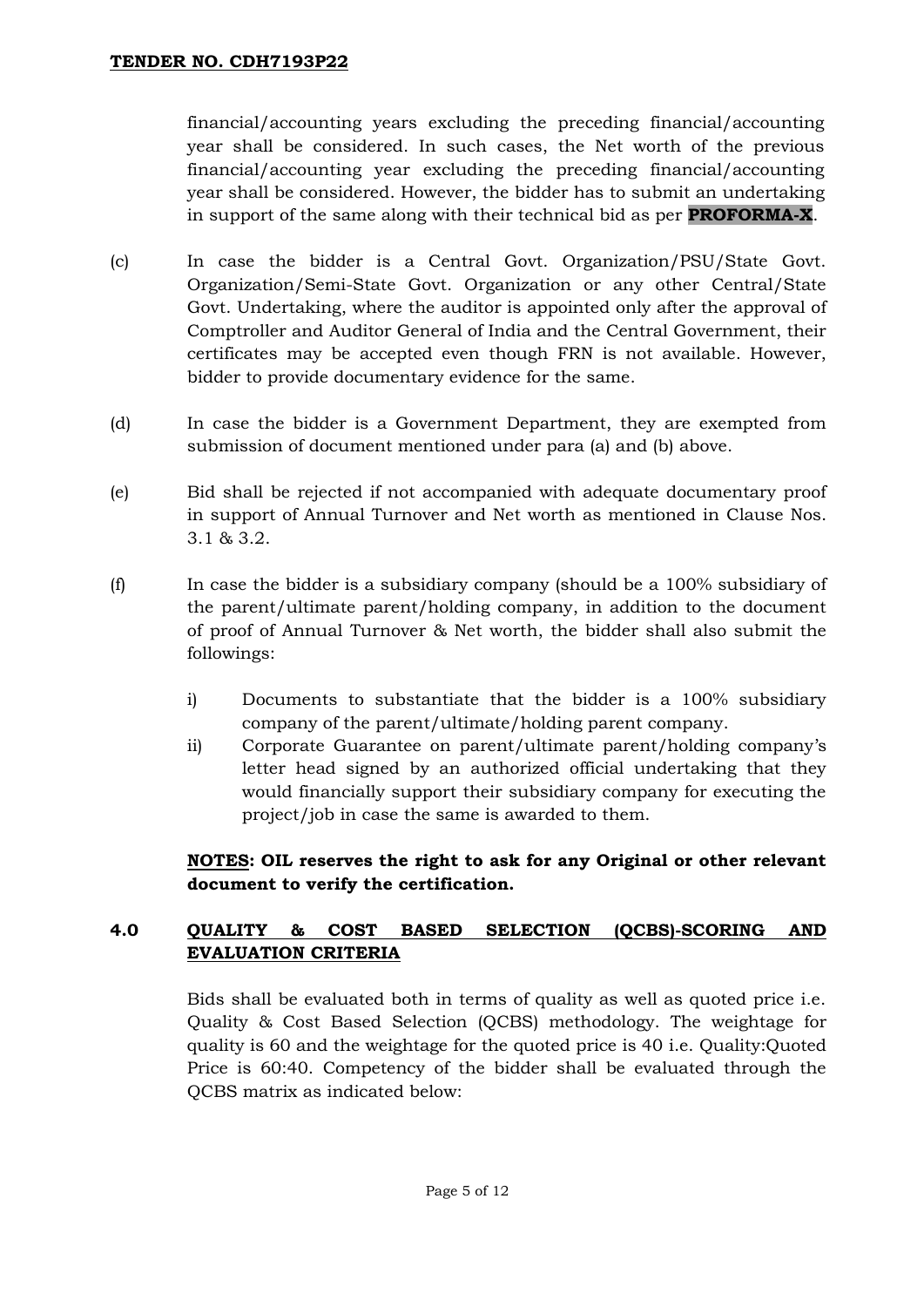| S1<br>No.     | <b>Quality Criteria</b>                                                                                                                                                                                                                                                                                                                                                                                                                                                                                                                                                                                                    |    | <b>Marks</b> |
|---------------|----------------------------------------------------------------------------------------------------------------------------------------------------------------------------------------------------------------------------------------------------------------------------------------------------------------------------------------------------------------------------------------------------------------------------------------------------------------------------------------------------------------------------------------------------------------------------------------------------------------------------|----|--------------|
| 1.            | Experience of the bidders in consultancy work related to oil<br>and gas business                                                                                                                                                                                                                                                                                                                                                                                                                                                                                                                                           |    | 10<br>(max)  |
| a)            | Experience of 20 or more than 20 years from the original<br>bid closing date in consultancy along with experience in<br>designing and developing business model of Production<br>Enhancement Contracts (PEC) as described in the SOW.<br>Documentary evidence substantiating experience in<br>successful completion of at least 01 (One) contract in<br>designing and developing business model of Production<br>Enhancement Contracts (PEC) establishing minimum 20<br>(Twenty) years experience of oil and gas consultancy firm<br>as above must be submitted along with the bid.                                        | 10 |              |
| b)            | Experience of 15 or more than 15 years but less than 20<br>years from the original bid closing date in consultancy<br>along with experience in designing and developing<br>business model of Production Enhancement Contracts<br>(PEC) as described in the SOW. Documentary evidence<br>substantiating experience in successful completion of at<br>least 01 (One) contract in designing and developing<br>business model of Production Enhancement Contracts<br>(PEC)<br>establishing minimum<br>15<br>(Fifteen)<br>years<br>experience of oil and gas consultancy firm as above must<br>be submitted along with the bid. | 5  |              |
| 2.            | Experience of successfully executing/completing<br>consulting assignment(s) related to business model<br>of Production Enhancement Contracts (PEC) under a<br>single contract in upstream oil and gas sector for oil<br>or gas fields/part of oil or gas field/cluster of oil or<br>gas wells, during the last 07 (Seven) years reckoned<br>from the original bid closing date.                                                                                                                                                                                                                                            |    | 30<br>(max)  |
| a)            | Completing 05 or more consulting<br>contracts<br>as<br>described in point no. 2. Documentary evidence to be<br>submitted as per Clause Ref: 'Notes to BEC Clause 1.1<br>above and $4.0$ below $D$ .                                                                                                                                                                                                                                                                                                                                                                                                                        | 30 |              |
| b)            | Completing 3 or 4 consulting contracts as described in<br>point no. 2. Documentary evidence to be submitted as<br>per Clause Ref: 'Notes to BEC Clause 1.1 above and<br>$4.0$ below $D$ .                                                                                                                                                                                                                                                                                                                                                                                                                                  | 22 |              |
| $\mathbf{c})$ | Completing 1 or 2 consulting contracts as described in<br>point no. 2. Documentary evidence to be submitted as<br>per Clause Ref: 'Notes to BEC Clause 1.1 above and<br>$4.0$ below $D$ .                                                                                                                                                                                                                                                                                                                                                                                                                                  | 15 |              |
| 3.            | <b>Project Team and Credentials</b>                                                                                                                                                                                                                                                                                                                                                                                                                                                                                                                                                                                        |    |              |
| 3.1           | <b>Team Leader:</b>                                                                                                                                                                                                                                                                                                                                                                                                                                                                                                                                                                                                        |    | 15<br>(max)  |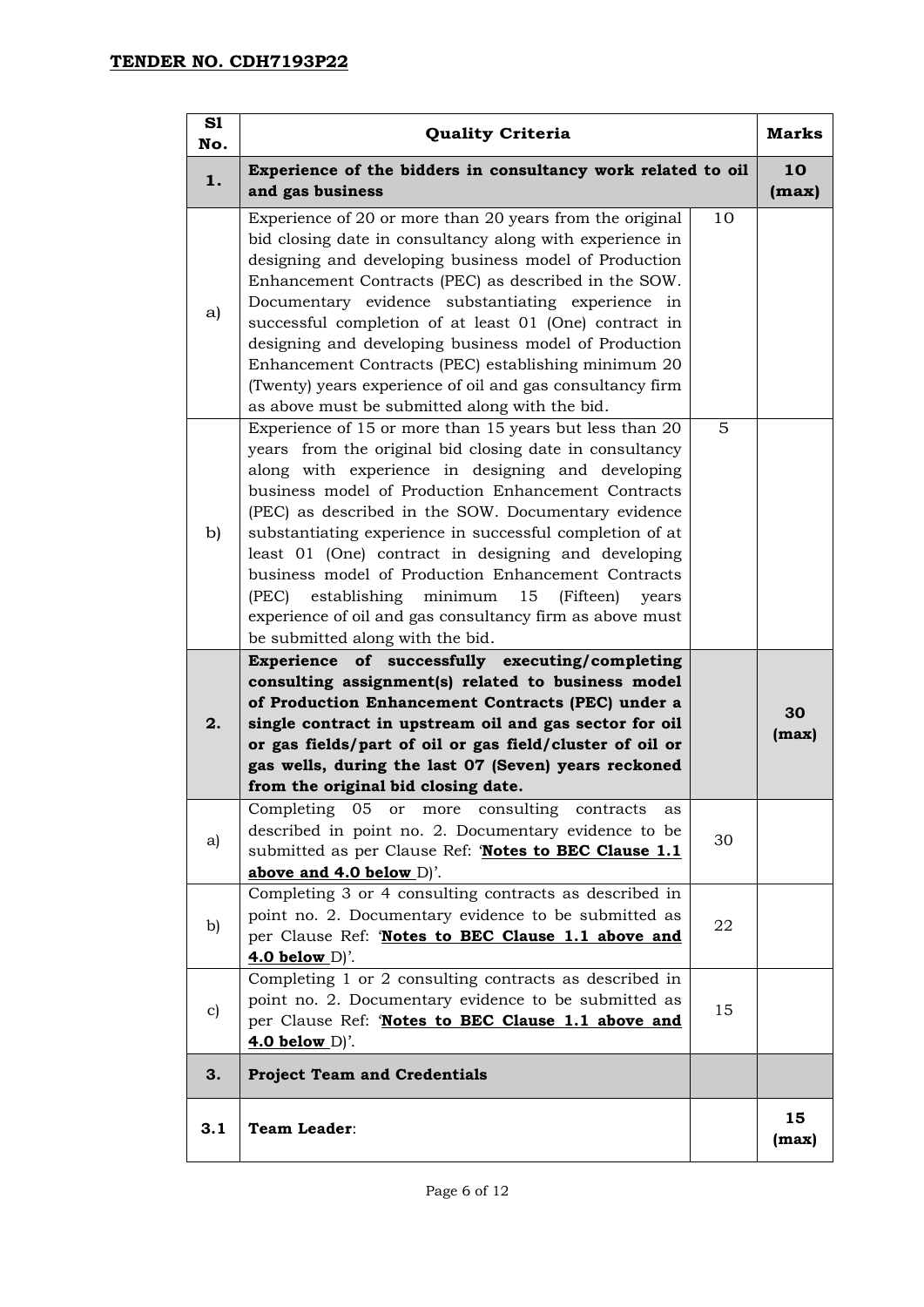|              | <b>TOTAL</b>                                                                                                                                                                                                                                                                                              |    | 60         |
|--------------|-----------------------------------------------------------------------------------------------------------------------------------------------------------------------------------------------------------------------------------------------------------------------------------------------------------|----|------------|
|              | MBA/CA/CMA/M.Com./M.Sc./M.Tech or equivalent<br>qualified with minimum 05 (Five) years of experience in<br>handling Financial/M&A advisory assignments and<br>must have worked in 02 (Two) numbers of completed<br>financial/M&A assignments in upstream oil and gas<br>international transaction.        | 5  |            |
| 3.2          | Core team Members (Minimum three members)                                                                                                                                                                                                                                                                 |    | 5<br>(max) |
| $\mathbf{c}$ | MBA/CA/CMA/M.Com./M.Sc./M.Tech or equivalent<br>qualified professional with minimum 10 (Ten) years of<br>experience in financial/M&A advisory assignments and<br>have worked in 02 (Two) numbers of completed<br>financial/M&A assignments in upstream oil and gas<br>international transaction.          | 5  |            |
| b)           | MBA/CA/CMA/M.Com./M.Sc./M.Tech or equivalent<br>qualified professional with minimum 10 (Ten) years of<br>experience in financial/M&A advisory assignments and<br>have worked in 03 (Three) numbers of completed<br>financial/M&A assignments in upstream oil and gas<br>international transaction.        | 10 |            |
| a)           | MBA/CA/CMA/M.Com./M.Sc./M.Tech or equivalent<br>qualified professional with minimum 10 (Ten) years of<br>experience in financial/M&A advisory assignments and<br>have worked in 04 (Four) or more numbers of completed<br>financial/M&A assignments in upstream oil and gas<br>international transaction. | 15 |            |

#### **Notes:**

- i) It shall be the bidder's responsibility to ensure submission of unambiguous/clear and sufficient documentary evidence in support of the evaluation criteria/QCBS.
- ii) It may be noted that OIL shall seek no clarification against the documents submitted by the bidder to substantiate the quality parameters tabulated above, after the technical bid opening. Therefore, bidders must ensure that such documents (in toto) are submitted as part of the original submission. Also, the bidders must indicate – (i) Details of the document (document Ref. No., relevant Page No. etc.) submitted & (ii) Marks claimed by the bidder against each quality parameter, in the format prescribed in **PROFORMA-XY** and submit the same along with the technical bid.
- iii) Since bidder's qualification marks are linked with the qualification of personnel, bidders should ensure that the same persons, whose CV's are part of the offer are deployed during the execution of the Project. An undertaking in this respect to be provided by the bidder. Bidders are free to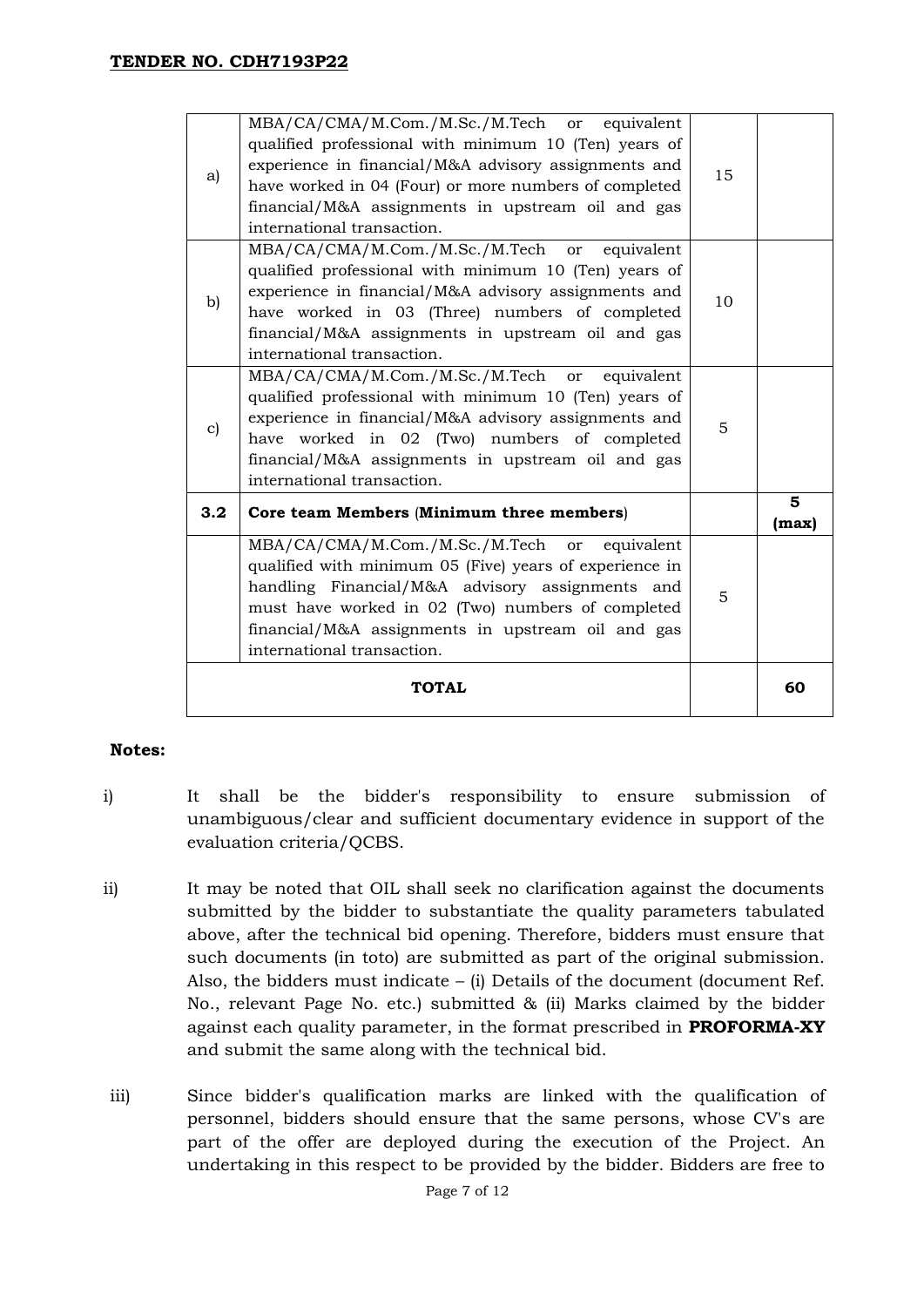quote for multiple persons against Team Leader and Core Team Member having equal or more experience and qualification, however, for marking against QCBC, persons with least qualification will be considered.

iv) A bid shall have to meet a minimum qualifying mark of 30 (50% of the total marks) in quality evaluation criteria as per Clause No. 4.0 above. Bids not meeting the minimum qualifying marks in quality criteria shall be rejected. The bids meeting the minimum qualifying marks shall be eligible for price bid evaluation as per Clause No. 6.0 below.

# **5.0 COMMERCIAL EVALUATION CRITERIA:**

- 5.1 Bids shall be submitted under single stage Two Bid System i.e. Technical Bid and Priced Bid separately in the OIL's e-Tender portal. The Technical Bid is to be uploaded as per Scope of Work & Technical Specification of the tender in **"Technical Attachments" Tab** and Priced Bid as per Proforma-B uploaded in the **"Notes & Attachments" Tab**. Bids shall be rejected outright if the prices are indicated in the technical bids. Bids not conforming to this two-bid system shall be rejected outright.
- 5.2 Bidder shall offer firm prices. Price quoted by the successful bidder must remain firm during the execution of the contract and not subject to variation on any account.
- 5.3 Bids should be valid for a period of **120 (one-hundred twenty)** days. Bids with shorter validity shall be rejected as being non-responsive.
- 5.4 Bid Security is not applicable against this tender. However, bidders shall submit along with their bid a signed **"Bid Security Declaration" (PROFORMA-V)** accepting that, if they withdraw or modify their bids during the period of validity; or if they are awarded the contract and they fail to sign the contract; or if they fail to submit performance security before the deadline defined in the NIT; they shall be suspended for the period of two years. This suspension of two years shall be automatic without conducting any enquiry.
- 5.5 The Integrity Pact must be uploaded in OIL's E-Procurement portal along with the Technical Bid digitally signed by the same signatory who digitally signed the Bid i.e. who is duly authorized to sign the Bid. If any bidder refuses to sign Integrity Pact or declines to submit the Integrity Pact, their bid shall be rejected.
- 5.6 Bids received through the e-procurement portal shall only be accepted. Bids received in any other form shall not be accepted.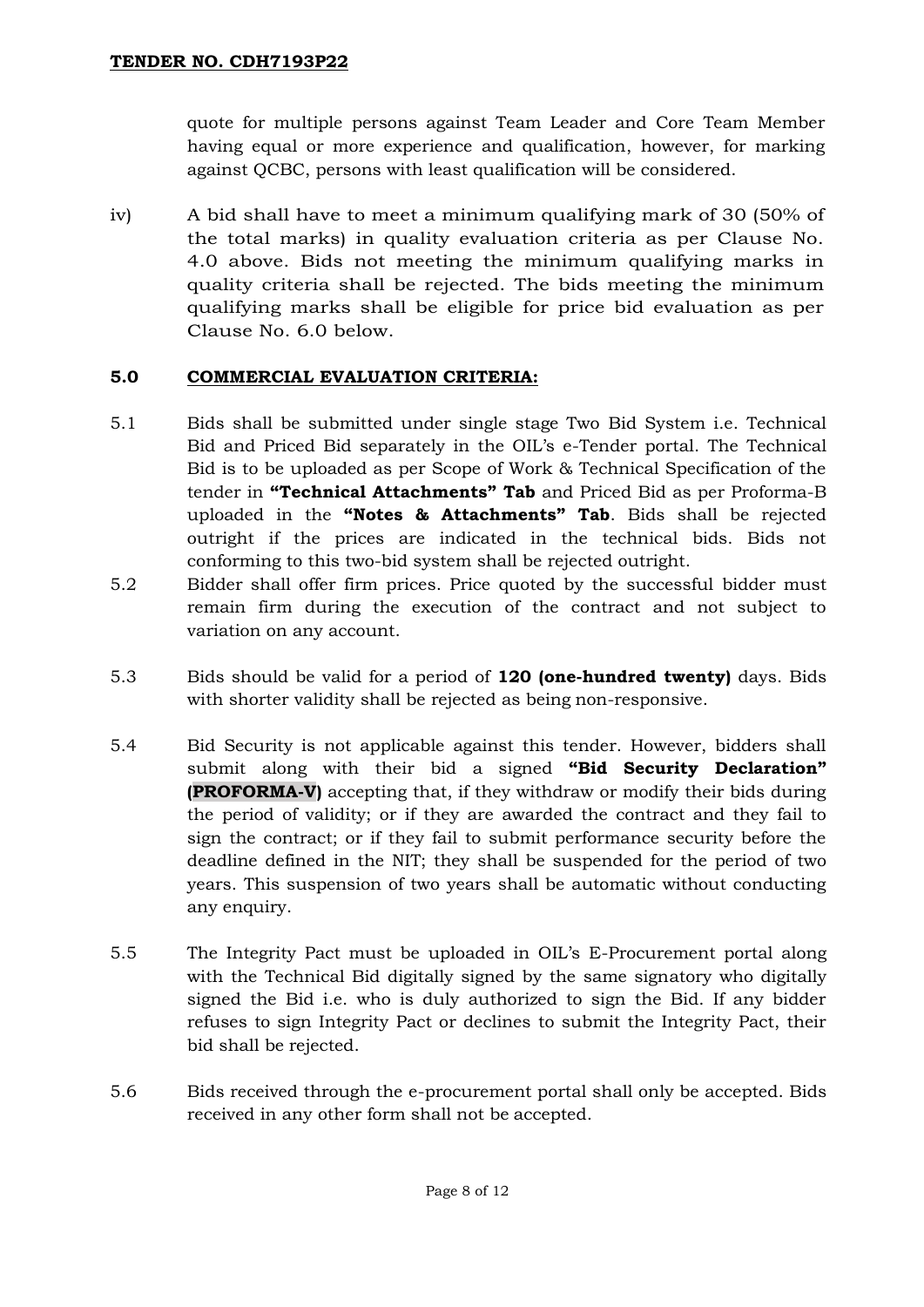#### **TENDER NO. CDH7193P22**

- 5.7 The bid documents are non-transferable. Bid can only be submitted in the name of the bidder in whose name the User ID and Password have been issued. Unsolicited bids shall not be considered and shall be straightway rejected.
- 5.8 Any physical documents wherever called for, submitted by bidders shall contain no interlineations, white fluid erasures or overwriting except as necessary to correct errors made by the Bidder, in which case such correction shall be initialled by the person or persons who has/have digitally signed the Bid.
- 5.9 Any Bid containing false statement shall be rejected.
- 5.10 Bidders must quote clearly and strictly in accordance with the price schedule outlined in "Price Bid Format" of Bid Document, otherwise the Bid shall be summarily rejected.
- 5.11 Bidders shall quote directly and not through their Agent/ Representative/Retainer/Associate.
- 5.12 Bidder must accept and comply with the following clauses as given in the Bid Document in toto failing which bid shall be rejected:
- i) Performance Security Clause
- ii) Taxes Clause
- iii) Insurance Clause
- iv) Force Majeure Clause
- v) Termination Clause
- vi) Arbitration Clause
- vii) Liability Clause
- viii) Withholding Clause
- ix) Liquidated damages Clause
- x) Firm price
- xi) Bid Security Declaration
- xii) Integrity Pact

#### **6.0 PRICE EVALUATION CRITERIA**:

The bids conforming to the technical specifications, terms and conditions stipulated in the bidding document and considered to be responsive after subjected to bid evaluation criteria shall be considered for further evaluation as per the price evaluation criteria given below:

6.1 If there is any discrepancy between the unit price and the total price, the unit price shall prevail and the total price shall be corrected. Similarly, if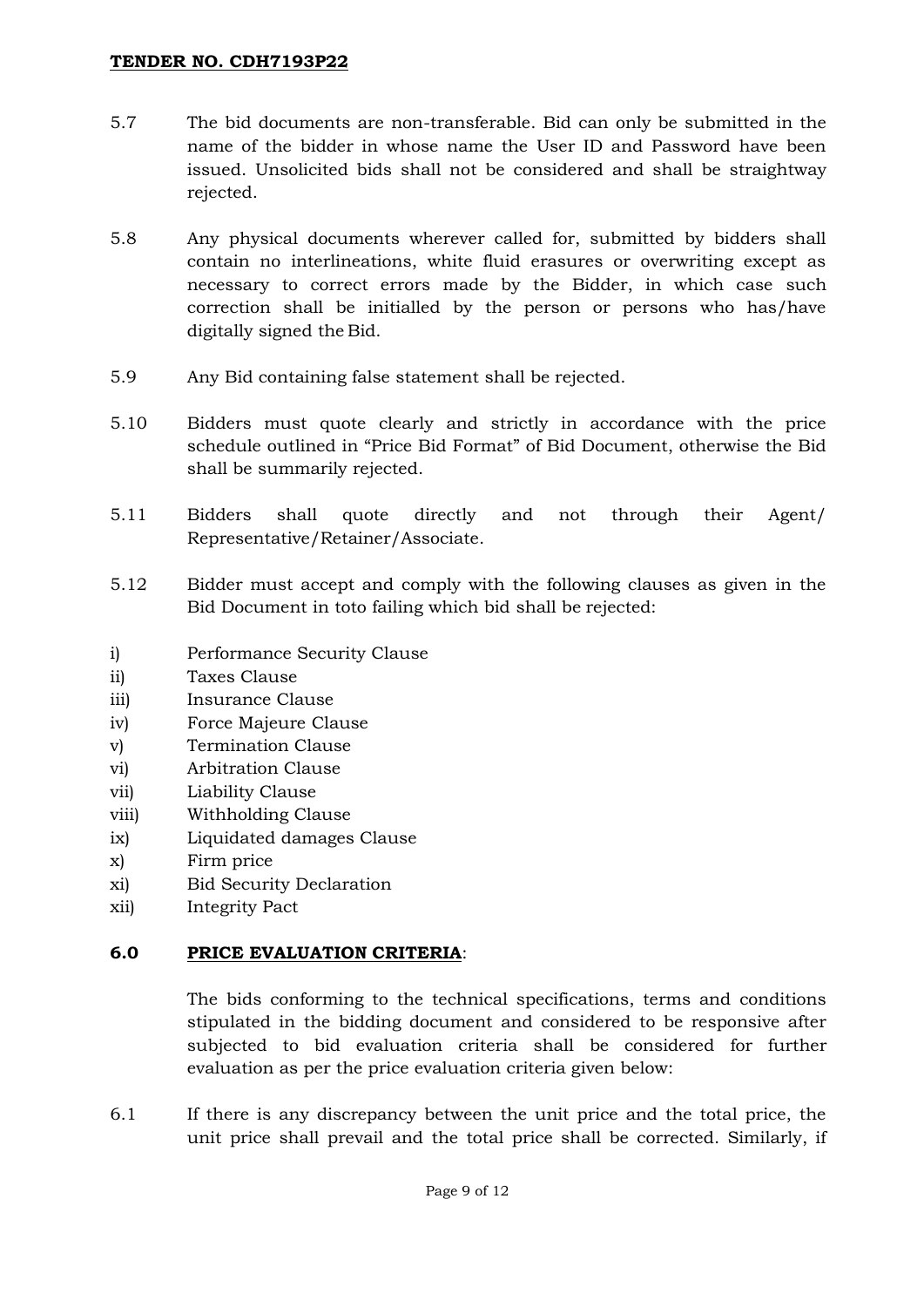there is any discrepancy between words and figure, the amounts in words shall prevail and shall be adopted for evaluation.

- 6.2 The contract shall be signed with successful bidder for the required services as per 'Scope of Work' of the IFB.
- 6.3 The bidders must quote their rates in the manner as called for vide "Schedule of Rates" under **Section - IV** and the summarized price schedule format vide enclosed **Proforma-B**.
- 6.4 The quantities shown against each item in the "Price Bid Format (i.e. in Proforma-B)" shall be considered for the purpose of Bid Evaluation. It is, however, to be clearly understood that the assumptions made in respect of the number of days/parameters for various operations are only for the purpose of evaluation of the bid and the Contractor shall be paid on the basis of the actual number of days/parameter, as the case may be.
- 6.5 To ascertain the inter-se-ranking, the comparison of the responsive bids shall be made subject to loading for any deviation. Commercial Bids shall be evaluated taking into account the rates quoted in the **Price Bid Format** as per 'Proforma-B'.

#### 6.6 **INTER-SE-RANKING OF THE QUALIFIED BIDS:**

To ascertain the inter-se-ranking of the bids, the Quality & Cost Based Selection (QCBS) methodology as mentioned below shall be adopted:

An Evaluated Bid Score (B) will be calculated for each bid, which meets the minimum Qualifying marks of 30 in Quality Evaluation Criteria, using the following formula in order to have a comprehensive assessment of the Bid price and the Quality of each bid:

## **B= (C low/C)\*100\*X + (T/Thigh)\*100\*Y**

Where,

| $\mathcal{C}$ | = Evaluated Bid Price of the bidder                               |
|---------------|-------------------------------------------------------------------|
| $C_{low}$     | = The lowest of the evaluated bid prices amongst responsive bids. |
| ፐ             | = The total marks obtained by the bidder against Quality criteria |
| Thigh         | = The total marks achieved by the best bid among all responsive   |
|               | bids against Quality criteria                                     |
| Х             | $= 0.4$ (The weightage for Quoted price is 40)                    |
| Y             | $= 0.6$ (The weightage for Quality is 60)                         |
|               |                                                                   |

#### **Note:**

i) The Evaluated Bid Score (B) shall be considered upto two decimal places.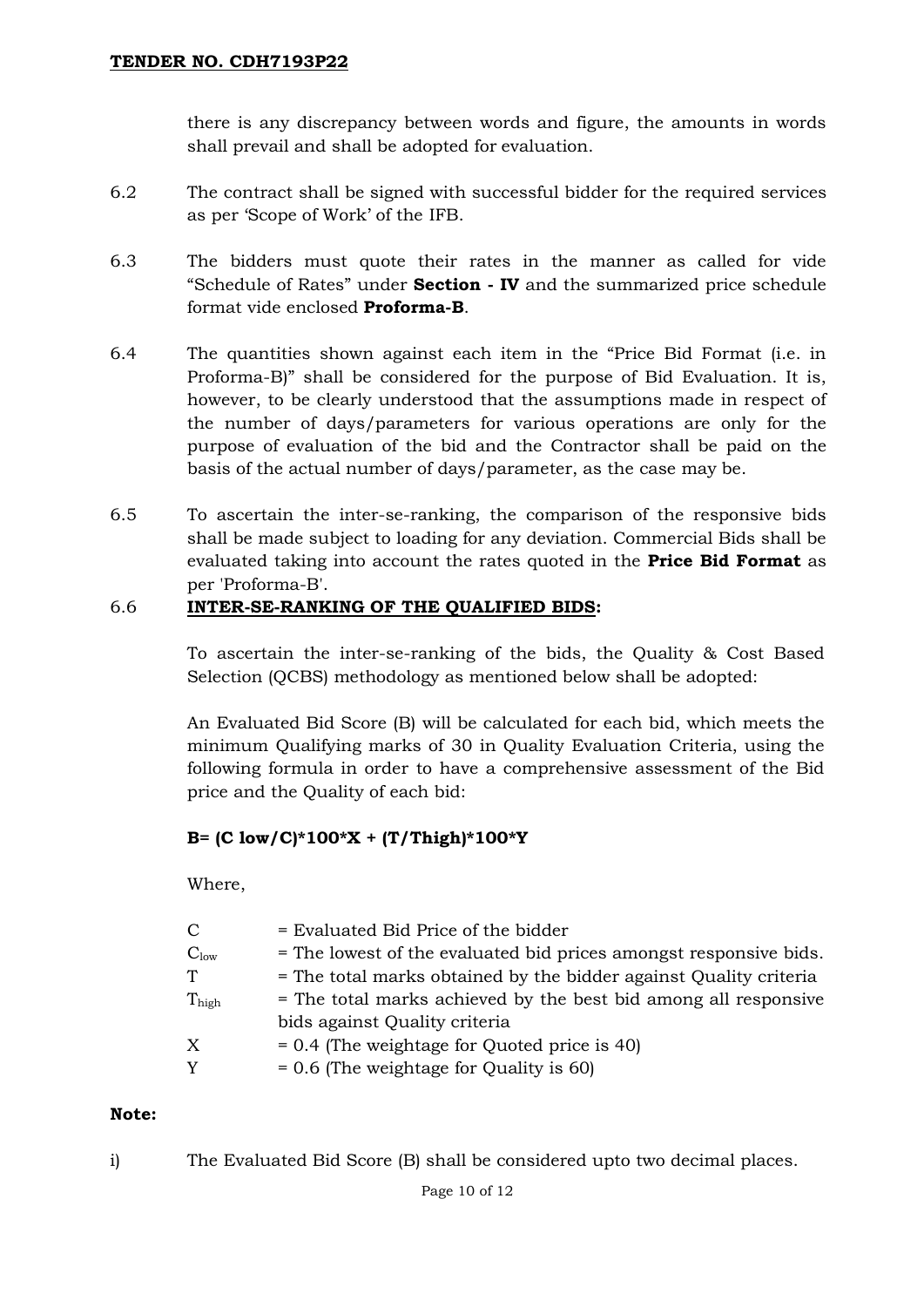- ii) Contract shall be awarded to the bidder with the highest evaluated bid score (B).
- iii) In the event of two or more bids having the same highest evaluated bid score (B), the bid scoring the highest marks against quality criteria shall be recommended for award of contract. Even if there is a tie, draw of lots shall be resorted to arrive at the recommended bidder.
- 6.7 OIL shall prefer to deal with registered bidder under GST. Therefore, bidders are requested to get themselves registered under GST, if not registered yet.

However, in case any unregistered bidder is submitting their bid, their prices shall be loaded with applicable GST while evaluation of bid. Where OIL is entitled for input credit of GST, the same shall be considered for evaluation of bid as per evaluation methodology of tender document.

6.8 Price Bid uploaded without giving any of the details of the taxes (Including rates and amounts) shall be considered as inclusive of all taxes including GST.

> When a bidder mentions taxes as extra without specifying the rates & amount, the offer shall be loaded with maximum value towards taxes received against the tender for comparison purposes. If the bidder emerges as lowest bidder after such loading, in the event of order on that bidder, taxes mentioned by OIL on the Purchase Order/Contracts shall be binding on the bidder.

- 6.9 Input Tax Credit on GST (Goods & Service Tax) for this service is NOT available to OIL & the bids shall be evaluated based on total price including GST.
- 6.10 Based on the evaluation of techno-commercially qualified bidders, the job shall be awarded to the bidder with the highest evaluated bid score (B) as mentioned in Clause No. 6.6 above.

## **7.0 GENERAL:**

- 7.1 In case bidder takes exception to any clause of bid document not covered under BEC, then the Company has the discretion to load or reject the offer on account of such exception if the bidder does not withdraw/modify the deviation when/as advised by company. The loading so done by the Company shall be final and binding on the bidders.
- 7.2 To ascertain the substantial responsiveness of the Bid the Company reserves the right to ask the bidder for clarification in respect of clauses under BEC also and such clarifications fulfilling the BEC clauses in toto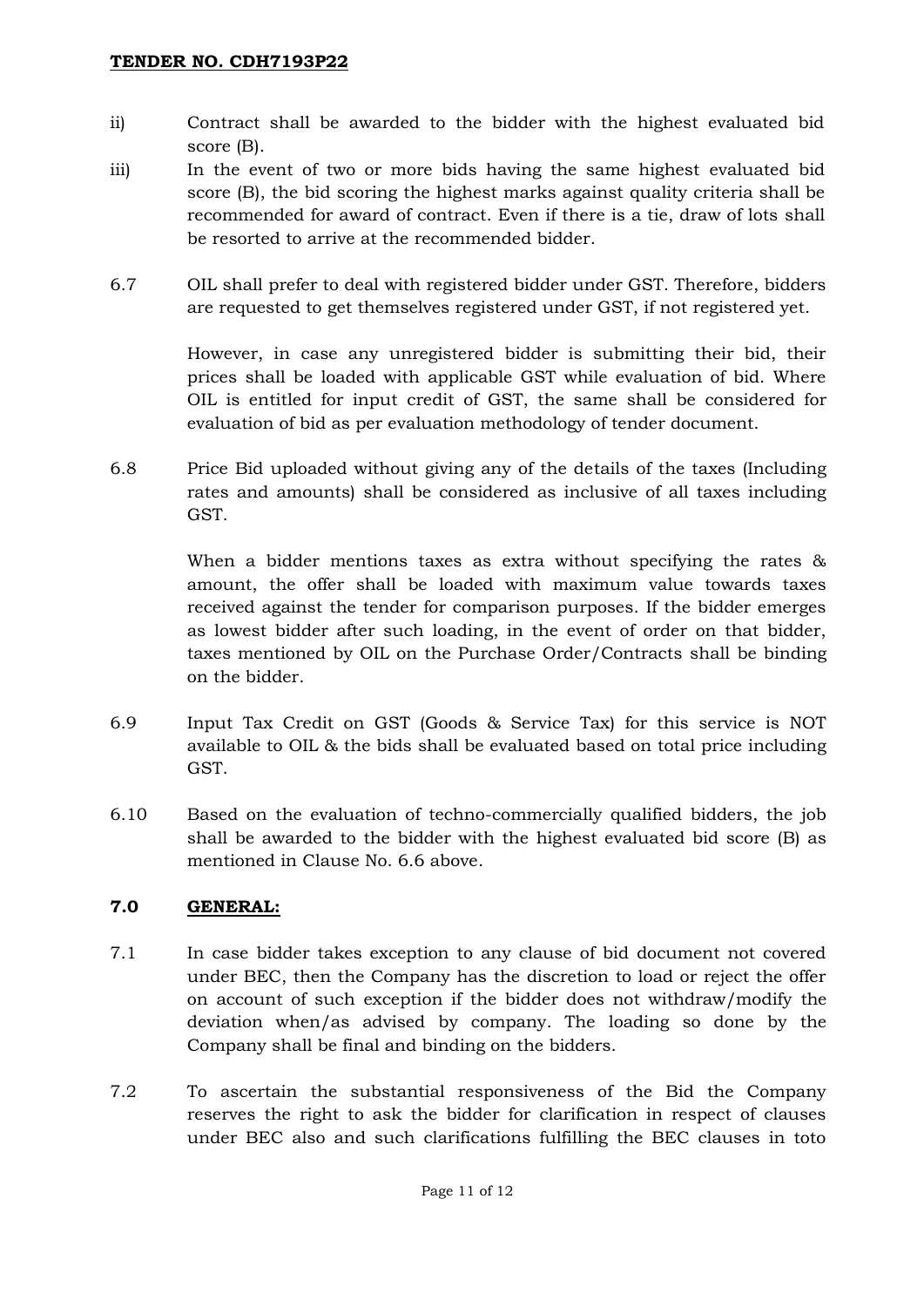must be received on or before the deadline given by the Company, failing which the offer shall be summarily rejected.

- 7.3 If any of the clauses in the BEC contradict with other clauses of the Bid Document elsewhere, then the clauses in the BEC shall prevail.
- **8.0 COMPLIANCE OF THE COMPETITION ACT, 2002**: The bidder shall strictly comply with the provisions of the Competition Act, 2002, more particularly, Section-3 of the Act. Any violation the provisions of the Act shall attract penal action under the Act.
- **9.0 PURCHASE PREFERENCE CLAUSE:** Purchase Preference to MSE's and Purchase Preference Policy (Linked with Local Content) (PP-LC) shall NOT applicable against this tender.

\*\*\*\*\*\*\*\*\*\*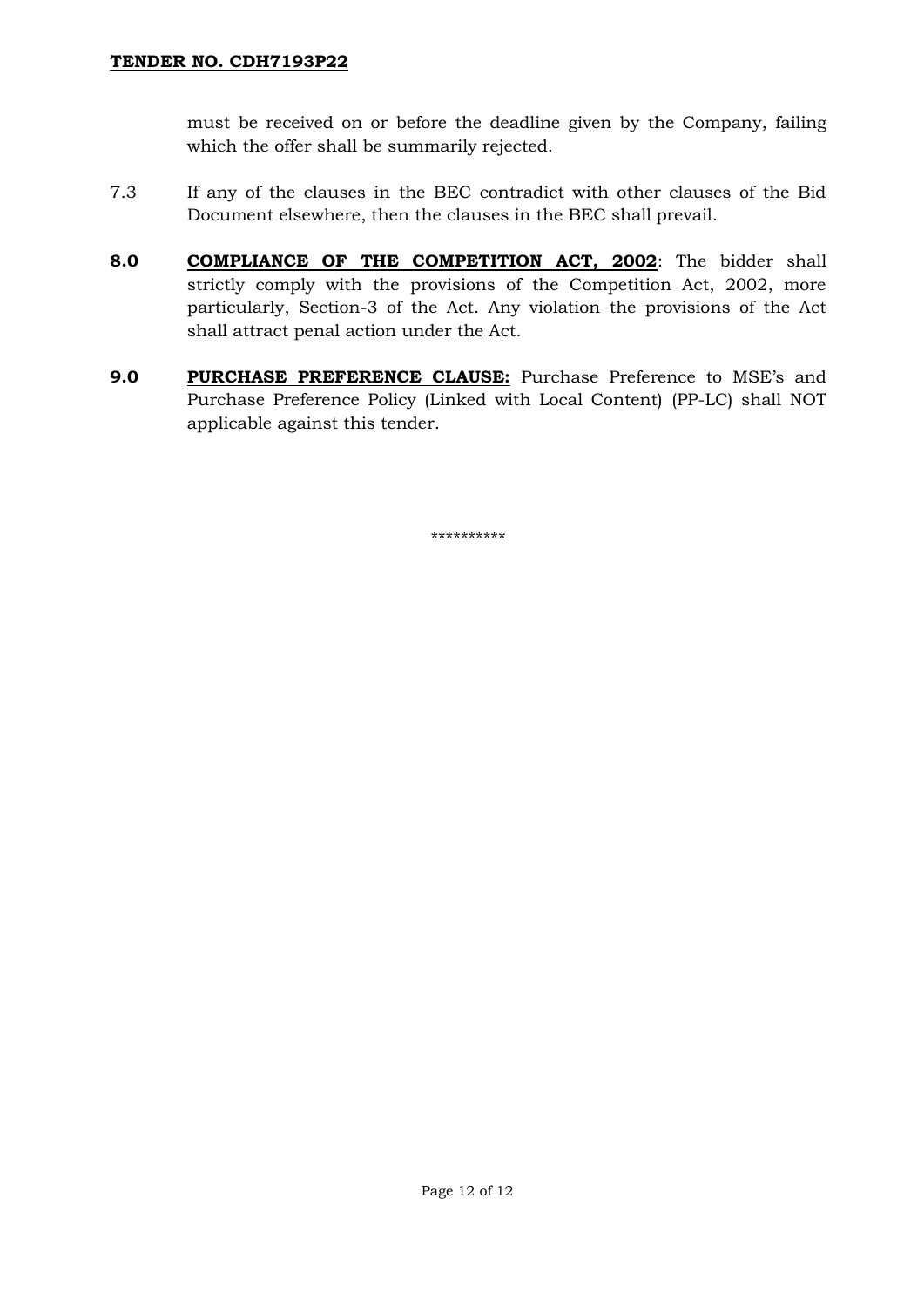# **CHECKLIST FOR BEC (REVISED)**

Bidders to mark (√) **Provided** or **Not Provided along with the Reference File No.**  and page No. whichever is applicable.

|               |                                                 | Reference |          |            |
|---------------|-------------------------------------------------|-----------|----------|------------|
|               |                                                 | File No.  |          |            |
| <b>Clause</b> | Description                                     | and Page  | Provided | <b>Not</b> |
| No.           |                                                 | No. of    |          | Provided   |
|               |                                                 | Bidder's  |          |            |
|               |                                                 | Quote     |          |            |
| I.            | BID EVALUATION CRITERIA (BEC): The bid          |           |          |            |
|               | shall conform generally to the specifications   |           |          |            |
|               | and terms and conditions given in this bid      |           |          |            |
|               | document. Bids shall be rejected in case the    |           |          |            |
|               | services offered do not conform to the          |           |          |            |
|               | required parameters stipulated in<br>the        |           |          |            |
|               | technical specifications. Notwithstanding the   |           |          |            |
|               | general conformity of the bids to the           |           |          |            |
|               | stipulated<br>specifications, the<br>following  |           |          |            |
|               | requirements shall have to be particularly      |           |          |            |
|               | met by the Bidders without which the same       |           |          |            |
|               | shall be considered as non-responsive and       |           |          |            |
|               | rejected. All the documents related to BEC      |           |          |            |
|               | must be submitted along with the techno-        |           |          |            |
|               | commercial Bid.                                 |           |          |            |
| 1.0           | TECHNICAL EVALUATION CRITERIA:                  |           |          |            |
|               | The bidder must be incorporated in India        |           |          |            |
|               | and must maintain more than 20% local           |           |          |            |
|               | content for the offered services.               |           |          |            |
|               |                                                 |           |          |            |
|               | Regarding calculation of local content          |           |          |            |
|               | and submission of documents during              |           |          |            |
|               | bidding $\&$<br>execution of<br>contracts,      |           |          |            |
|               | provision of Purchase preference policy         |           |          |            |
|               | linked with Local Content (PP-LC)               |           |          |            |
|               | notified<br>No.<br>FP-<br>vide<br>Letter        |           |          |            |
|               | 20013/2/2017-FP-PNG dated 17.11.2020            |           |          |            |
|               | of MoPNG (or subsequent amendments,             |           |          |            |
|               | if any) shall be applicable as per the          |           |          |            |
|               | Notification(s) and any<br>amendment            |           |          |            |
|               | thereof.                                        |           |          |            |
|               |                                                 |           |          |            |
|               | If such local content is not maintained         |           |          |            |
|               | execution of contract,<br>during<br>OIL         |           |          |            |
|               | the<br>right<br>invoke<br>the<br>reserves<br>to |           |          |            |
|               | Performance Securities submitted by the         |           |          |            |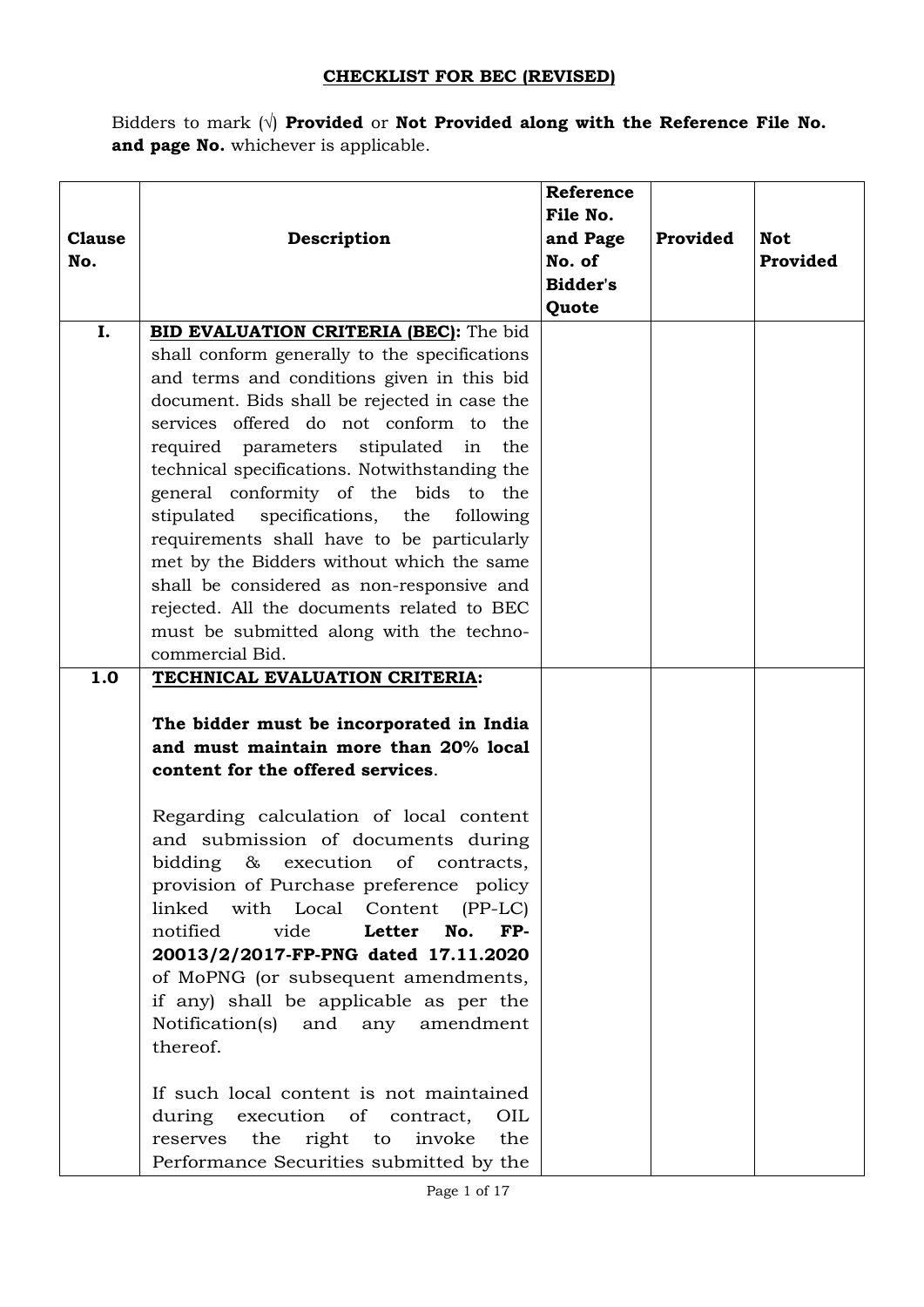|     | bidding and supporting companies.                       |  |  |
|-----|---------------------------------------------------------|--|--|
|     |                                                         |  |  |
|     | A copy of Certificate of Incorporation and              |  |  |
|     | undertakings<br>per<br>the<br>PP-LC<br>as               |  |  |
|     | notification must be provided along with                |  |  |
|     | the Bid. In case of non-submission of                   |  |  |
|     | the same, the bid shall be rejected                     |  |  |
|     | straightaway.                                           |  |  |
| 1.1 | The bidder must be an oil and gas<br>$\mathbf{i}$       |  |  |
|     | consultancy firm and must have an                       |  |  |
|     | experience of minimum 15 (Fifteen)                      |  |  |
|     | years from the original bid closing date                |  |  |
|     | in consultancy along with experience in                 |  |  |
|     | designing and developing business                       |  |  |
|     | model of Production Enhancement                         |  |  |
|     | Contracts (PEC) as described in the                     |  |  |
|     | SOW.                                                    |  |  |
|     | Documentary<br>evidence                                 |  |  |
|     | substantiating experience in successful                 |  |  |
|     | completion of at least 01 (One) contract                |  |  |
|     | in designing and developing business                    |  |  |
|     | model of Production Enhancement                         |  |  |
|     | Contracts (PEC) establishing minimum                    |  |  |
|     | 15 (Fifteen) years experience of oil and                |  |  |
|     | gas consultancy firm as above must be                   |  |  |
|     | submitted along with the bid.                           |  |  |
|     | The bidder shall have an experience of<br>$\mathbf{ii}$ |  |  |
|     | successfully completing at least 01                     |  |  |
|     | (One) 'SIMILAR WORK' under a single                     |  |  |
|     | E&P<br>in<br>Company<br>contract<br>any                 |  |  |
|     |                                                         |  |  |
|     | [Companies engages in Exploration                       |  |  |
|     | and production of Crude Oil and                         |  |  |
|     | Natural Gas] during the last 07 (Seven)                 |  |  |
|     | years reckoned from the original bid                    |  |  |
|     | closing date.                                           |  |  |
|     | Notes to BEC Clause 1.1 above and 4.0                   |  |  |
|     | below:                                                  |  |  |
|     | 'SIMILAR WORK' mentioned in para<br>A)                  |  |  |
|     | experience of<br>1.1<br>above<br>means                  |  |  |
|     | successfully completing<br>consulting                   |  |  |
|     | assignment(s) related to<br>business                    |  |  |
|     | model of Production Enhancement                         |  |  |
|     | Contracts (PEC) in upstream oil and                     |  |  |
|     | gas sector for oil or gas fields.                       |  |  |
|     |                                                         |  |  |
|     | BUSINESS MODEL means business                           |  |  |
|     | models for Production Enhancement                       |  |  |
|     |                                                         |  |  |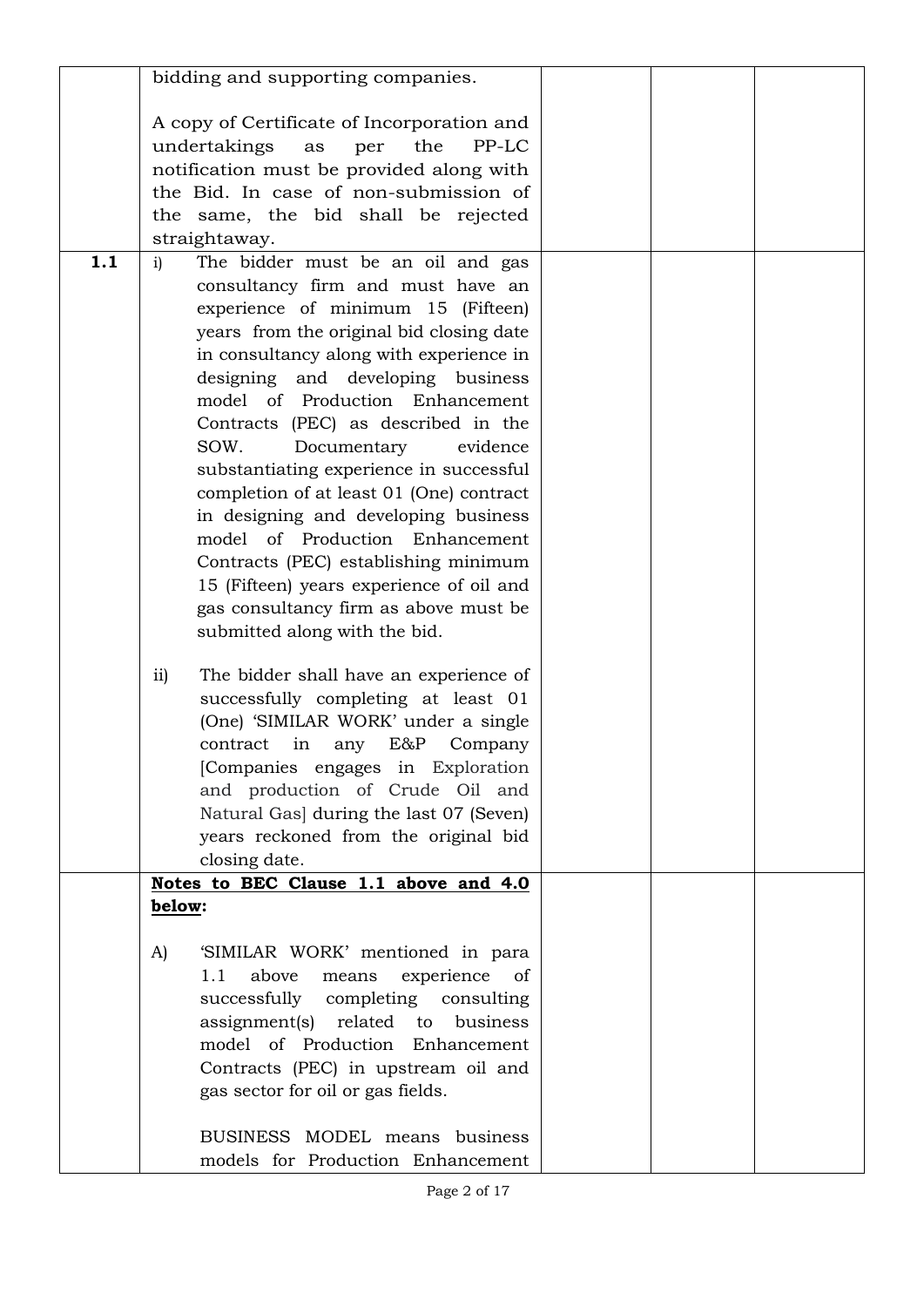|                       | Contract (PEC) in form of collaboration<br>with other E&P players/technology        |  |
|-----------------------|-------------------------------------------------------------------------------------|--|
|                       | provider<br>for<br>operations                                                       |  |
|                       | development<br>management/field<br>including<br>facility<br>augmentation/           |  |
|                       | technology<br>induction<br>Revenue<br>on                                            |  |
|                       | sharing/Participating interest basis or                                             |  |
|                       | any other equivalent model.                                                         |  |
| B)                    | 'SIMILAR WORK' executed by a bidder                                                 |  |
|                       | for its own organization/subsidiary                                                 |  |
|                       | cannot be considered as experience for                                              |  |
|                       | the purpose of meeting BEC.                                                         |  |
| $\mathcal{C}$         | In case the start date of the requisite                                             |  |
|                       | experience is prior to the prescribed 07                                            |  |
|                       | reckoned<br>(Seven) years<br>from<br>the                                            |  |
|                       | bid<br>closing<br>original<br>date<br>but<br>completion is within the prescribed 07 |  |
|                       | (Seven) years<br>reckoned<br>from<br>the                                            |  |
|                       | bid<br>original<br>closing date,<br>such                                            |  |
|                       | experience shall qualify for evaluation.                                            |  |
| D)                    | In support of the experience criteria of                                            |  |
|                       | Clause No. $1.1$ i) and ii) above and $4.0$                                         |  |
|                       | below, the bidder must furnish the                                                  |  |
|                       | following documentary evidences self-<br>certified, in the form of:                 |  |
|                       |                                                                                     |  |
| Ι.                    | In case work experience is against                                                  |  |
|                       | OIL's Contract: Bidder must submit<br>Job Completion Certificate issued by          |  |
|                       | the company indicating the following:                                               |  |
|                       |                                                                                     |  |
| i)<br>$\overline{11}$ | Work order no./Contract No.<br>Quantity of job done                                 |  |
| iii)                  | Period of service                                                                   |  |
| iv)                   | Nature of service                                                                   |  |
| II.                   |                                                                                     |  |
|                       | case work experience is not<br>In<br>against OIL's Contract: Bidder must            |  |
|                       | submit the following:                                                               |  |
| $\mathbf{i}$          | Contract document showing details of                                                |  |
|                       | work,                                                                               |  |
|                       | and                                                                                 |  |
| $\overline{11}$       | Job Completion Certificate showing:                                                 |  |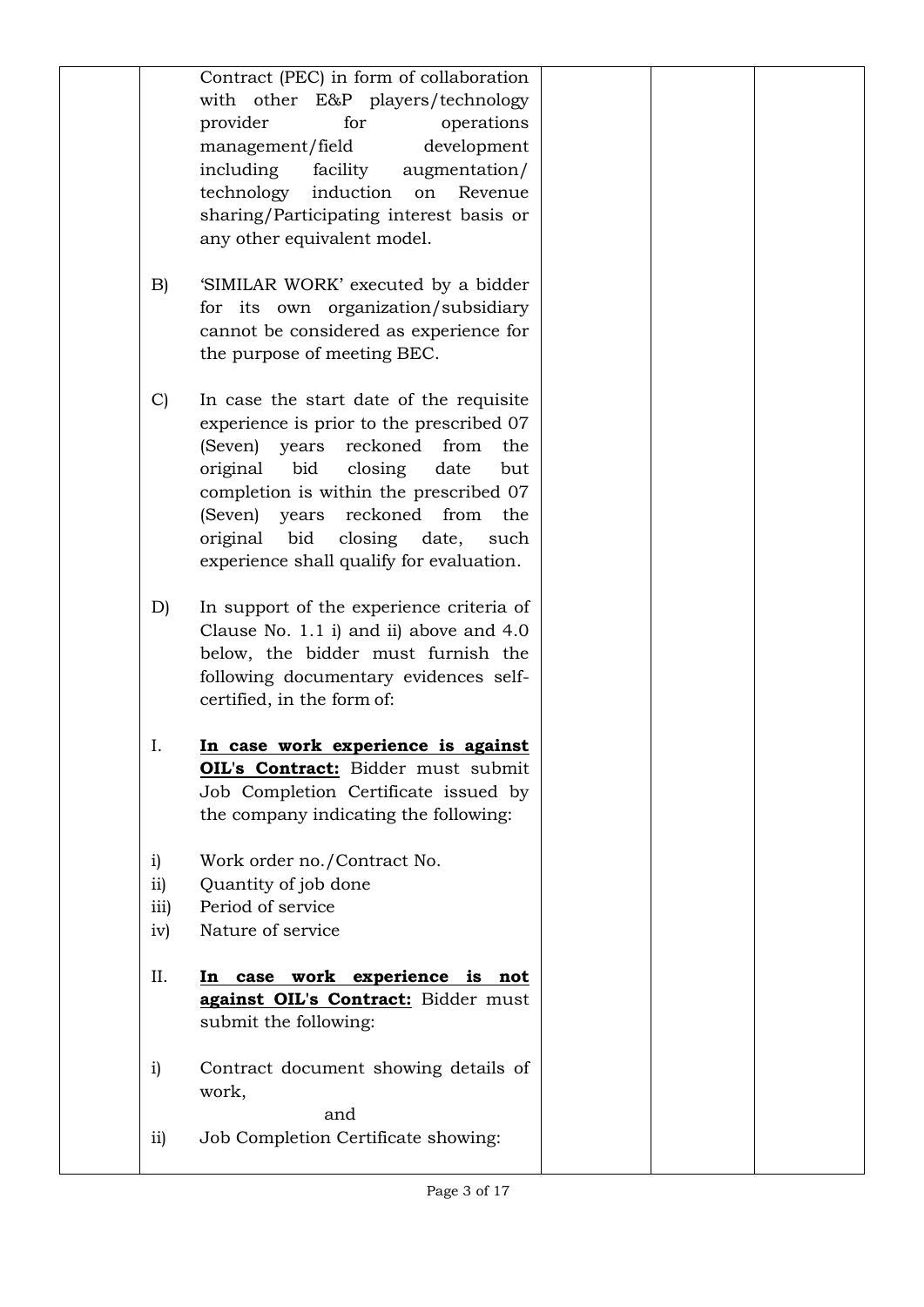| (a)             | Quantity of job done                                                                 |  |
|-----------------|--------------------------------------------------------------------------------------|--|
| (b)             | Nature of job done and work order                                                    |  |
|                 | no./Contract no.                                                                     |  |
| (c)             | Contract period and date of completion                                               |  |
|                 | or                                                                                   |  |
|                 |                                                                                      |  |
| $\overline{11}$ | SES (Service Entry Sheet)/Certificate                                                |  |
|                 | of Payment (COP) issued by<br>the                                                    |  |
|                 | company indicating the following:                                                    |  |
| (a)             | Work order no./Contract no.                                                          |  |
| (b)             | Quantity done                                                                        |  |
|                 | Period of service                                                                    |  |
| (c)             |                                                                                      |  |
| (d)             | Nature of service                                                                    |  |
| iv)             | Only Letter of Intent (LOI)/Letter of                                                |  |
|                 | Award (LOA) or Work Order(s) are not                                                 |  |
|                 | acceptable as evidence.                                                              |  |
|                 |                                                                                      |  |
| $\mathbf{v})$   | Mere award of contract(s) shall not be                                               |  |
|                 | counted<br>towards<br>experience.                                                    |  |
|                 | Successful completion of the awarded                                                 |  |
|                 | contract(s) to the extent of volume $\&$                                             |  |
|                 | value, as stipulated respectively under                                              |  |
|                 | Clause Nos. 1.1 shall only be treated                                                |  |
|                 | as acceptable experience.                                                            |  |
|                 |                                                                                      |  |
|                 |                                                                                      |  |
| E)              | Eligibility Criteria in case Bid are                                                 |  |
|                 | submitted<br>the<br>basis<br>of<br>on                                                |  |
|                 | <b>Experience of the Parent/Subsidiary</b>                                           |  |
|                 | Company:                                                                             |  |
|                 |                                                                                      |  |
|                 | Offers of those bidders who themselves                                               |  |
|                 | do not meet the experience criteria as                                               |  |
|                 | stipulated in Clause Nos. 1.1 above                                                  |  |
|                 | can also be considered provided the                                                  |  |
|                 | bidder is a subsidiary company of the                                                |  |
|                 | [supporting]<br>parent<br>company                                                    |  |
|                 | which<br>in<br>the<br>$\bf{company}$<br>parent                                       |  |
|                 | company has 100% stake or parent                                                     |  |
|                 | company can also be considered on the                                                |  |
|                 | 100%                                                                                 |  |
|                 | strength of its<br>subsidiary<br><b>[supporting company].</b> However, the           |  |
|                 |                                                                                      |  |
|                 | parent/subsidiary company of the                                                     |  |
|                 | bidder should on its own meet the                                                    |  |
|                 | experience as stipulated in the BEC                                                  |  |
|                 | and should not rely for meeting the                                                  |  |
|                 | experience<br>criteria<br>its<br>sister<br>on<br>subsidiary/co-subsidiary company or |  |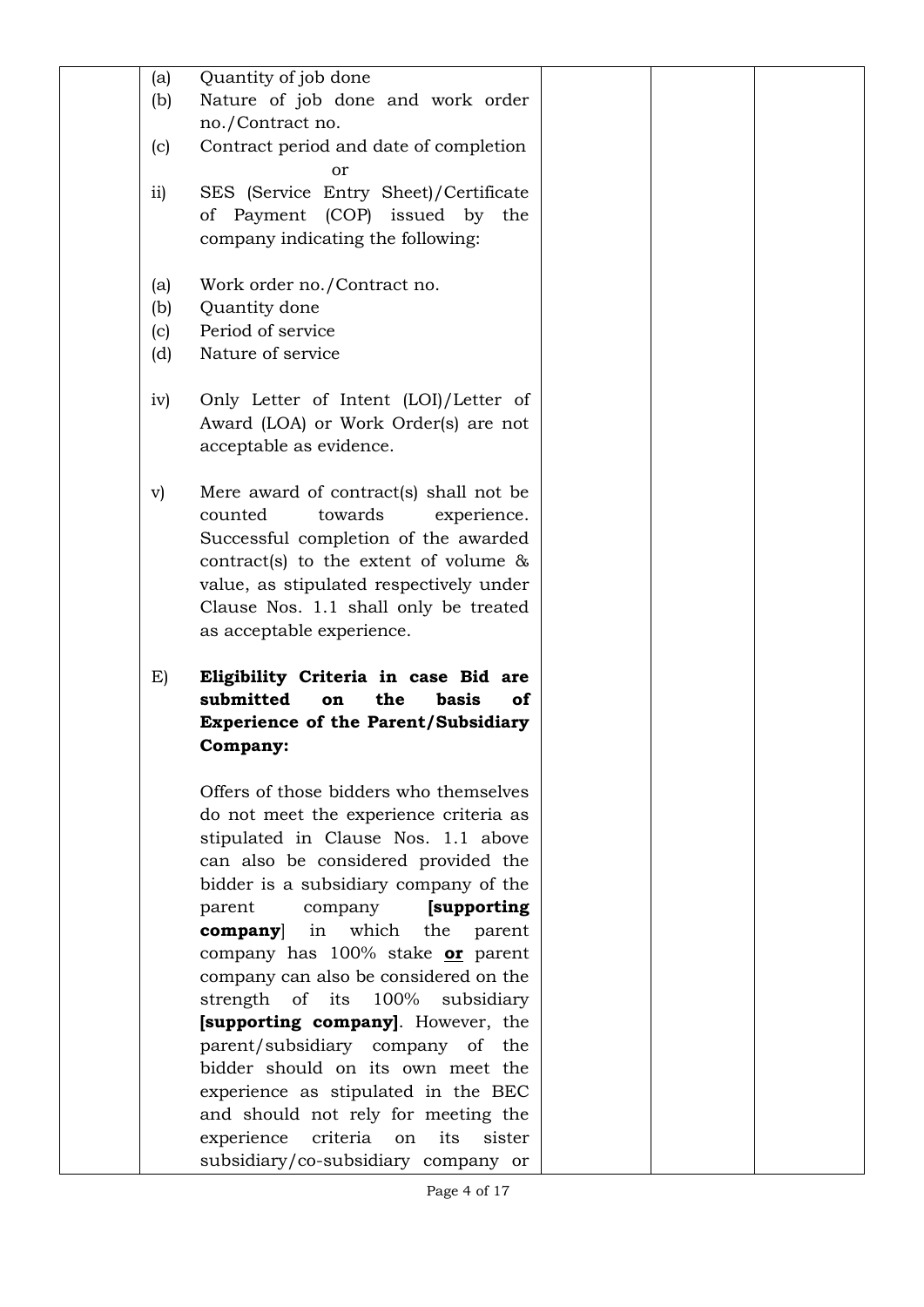|     | through any other arrangement like            |  |  |
|-----|-----------------------------------------------|--|--|
|     | Technical Collaboration agreement.            |  |  |
|     |                                               |  |  |
|     |                                               |  |  |
|     |                                               |  |  |
|     | subsidiary<br>of<br>In<br>case<br>company     |  |  |
|     | dependent upon the experience of the          |  |  |
|     | parent company or vice-versa with a           |  |  |
|     | view to ensure commitment and                 |  |  |
|     |                                               |  |  |
|     | involvement of the parent/subsidiary          |  |  |
|     | company for successful execution of           |  |  |
|     | the contract, the participating bidder        |  |  |
|     | should enclose an Agreement (as per           |  |  |
|     |                                               |  |  |
|     | <b>PROFORMA-a</b><br>format enclosed<br>as    |  |  |
|     | between the parent and the subsidiary         |  |  |
|     | vice-versa<br>and<br>company<br>or            |  |  |
|     | Parent/Subsidiary Guarantee (as per           |  |  |
|     | format enclosed as <b>PROFORMA-b</b> from     |  |  |
|     |                                               |  |  |
|     | the parent/subsidiary company to OIL          |  |  |
|     | for fulfilling the obligation under the       |  |  |
|     | Agreement, along with the technical           |  |  |
|     | bid.                                          |  |  |
| 2.0 | <b>MOBILISATION TIME:</b>                     |  |  |
|     |                                               |  |  |
|     |                                               |  |  |
|     | The bidders must confirm their compliance     |  |  |
|     | in their 'technical' bid to complete the      |  |  |
|     | mobilization<br>of<br>requisite<br>minimum    |  |  |
|     | manpower as per SCC Clause No. 2.1 of the     |  |  |
|     |                                               |  |  |
|     | Tender within 15 (Fifteen) days from the date |  |  |
|     | of issuance of Letter of Award (LOA). Offers  |  |  |
|     | confirmation<br>without<br>of<br>stipulated   |  |  |
|     | mobilization time or with mobilization time   |  |  |
|     | 15<br>(Fifteen) days will be<br>than<br>more  |  |  |
|     |                                               |  |  |
|     | summarily rejected. The bidder shall confirm  |  |  |
|     | compliance of this in their technical bid.    |  |  |
| 3.0 | FINANCIAL REJECTION CRITERIA:                 |  |  |
|     |                                               |  |  |
|     | The bidder shall have an annual<br>3.1        |  |  |
|     |                                               |  |  |
|     | financial<br>of<br>minimum<br>turnover        |  |  |
|     | Rs. 27,66,805.00 during any of the            |  |  |
|     | preceding 03<br>(Three)<br>financial/         |  |  |
|     | accounting years reckoned from the            |  |  |
|     | original bid closing date.                    |  |  |
|     |                                               |  |  |
|     |                                               |  |  |
|     | Net worth of the bidder must be<br>3.2        |  |  |
|     | Positive<br>for<br>the<br>preceding           |  |  |
|     | financial/accounting year.                    |  |  |
|     |                                               |  |  |
|     | Note: The Net worth to be considered          |  |  |
|     |                                               |  |  |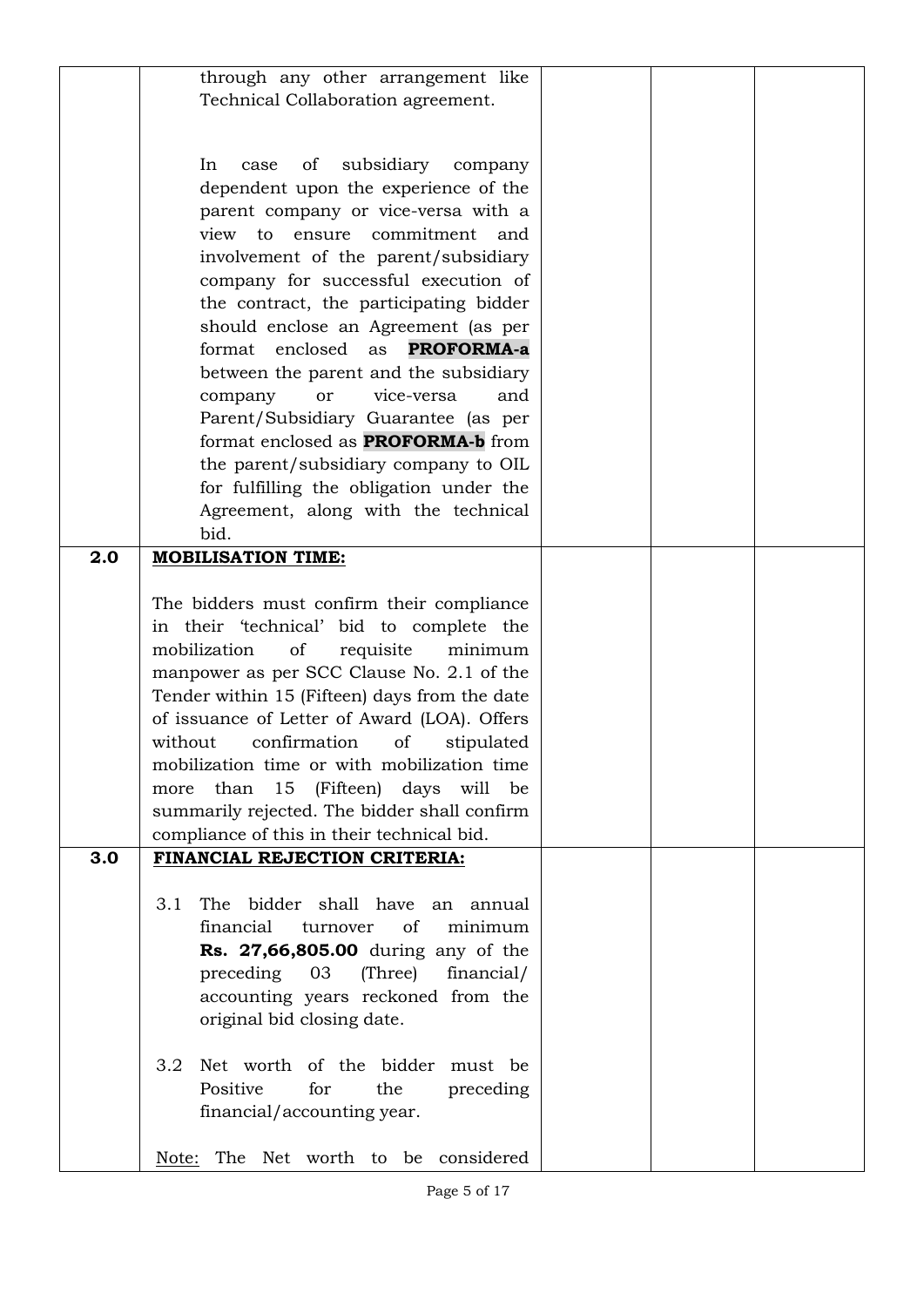against Clause No. 3.2 above, should be read in conjunction with the definition of Net worth as mentioned in Section 2 (57) of the Companies Act, 2013.

3.3 In case the bidder is a subsidiary company (should be a 100% subsidiary of the parent/ultimate parent/holding company) who does not meet financial criteria by itself and submits bid based on the financial strength of its parent/ultimate parent/holding company, then the parent/ultimate parent/holding company shall have an annual financial turnover of minimum **Rs. 27,66,805.00** during any of the preceding 03 (Three) financial/accounting years reckoned from the original bid closing date. Net worth of all the members must be Positive for the preceding financial/accounting year.

# **Note to Financial Clause No. 3.0 above:**

- (a) For proof of Annual Turnover & Net worth any one of the following documents must be submitted along with the bid:
- (i) Audited Balance Sheet along with Profit & Loss account.

#### OR

(ii) A certificate issued by a practicing Chartered/Cost Accountant (with Membership Number and Firm Registration Number), as per format prescribed in **PROFORMA-XVII**.

Note: Mention of UDIN (Unique Document Identification Number) is mandatory for all Certificates issued w.e.f. February 1, 2019 by Chartered Accountant in Practice.

(b) Considering the time required for preparation of Financial Statements, if the last date of preceding financial/accounting year falls within the preceding six months reckoned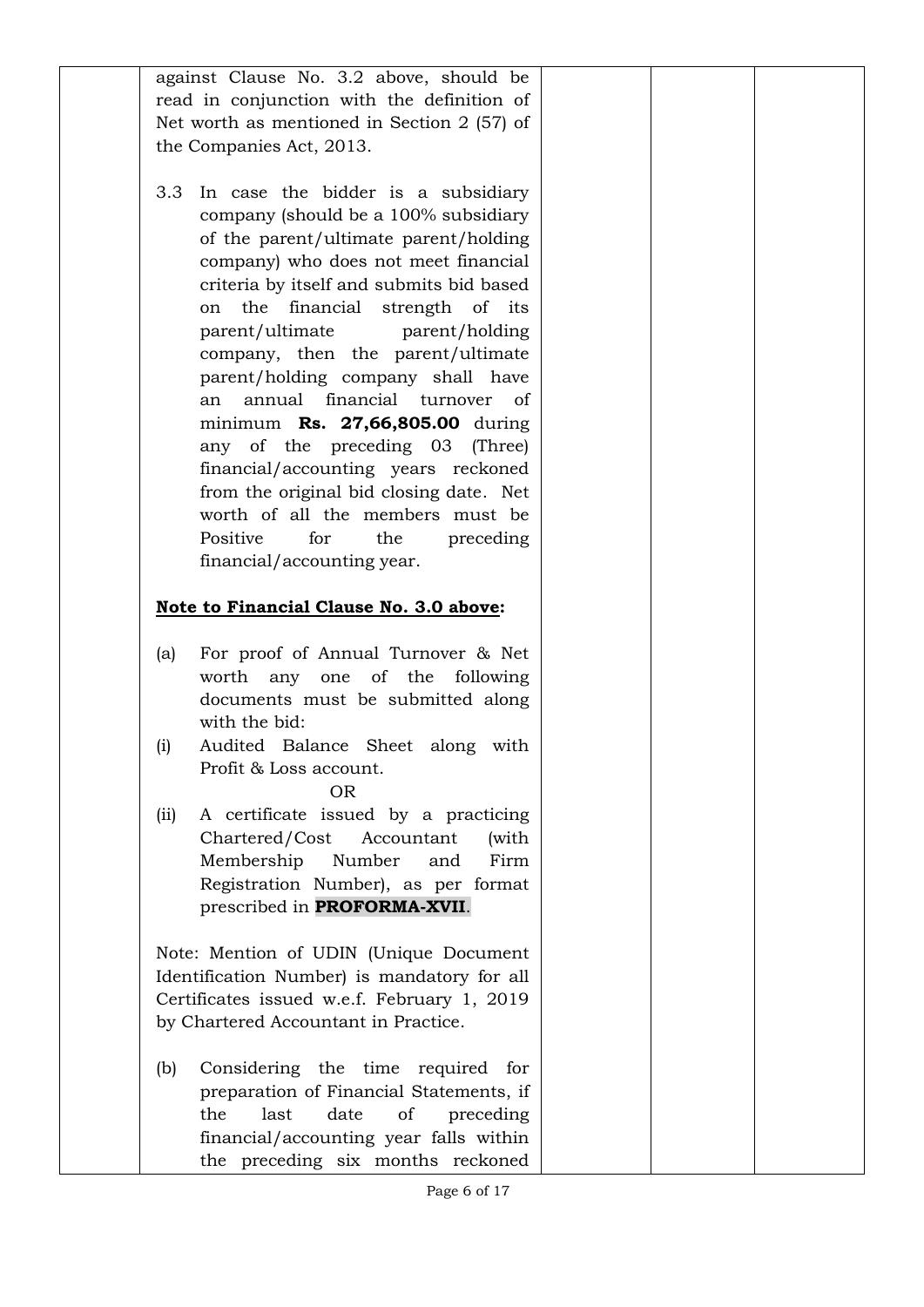from the original bid closing date and the Financial Statements of the preceding financial/accounting year are not available with the bidder, then the financial turnover of the previous three financial/accounting years excluding the preceding financial/accounting year shall be considered. In such cases, the Net worth of the previous financial/accounting year excluding the preceding financial/accounting year shall be considered. However, the bidder has to submit an undertaking in support of the same along with their technical bid as per **PROFORMA-X**.

- (c) In case the bidder is a Central Govt. Organization/PSU/State Govt. Organization/Semi-State Govt. Organization or any other Central/State Govt. Undertaking, where the auditor is appointed only after the approval of Comptroller and Auditor General of India and the Central Government, their certificates may be accepted even though FRN is not available. However, bidder to provide documentary evidence for the same.
- (d) In case the bidder is a Government Department, they are exempted from submission of document mentioned under para (a) and (b) above.
- (e) Bid shall be rejected if not accompanied with adequate documentary proof in support of Annual Turnover and Net worth as mentioned in Clause Nos. 3.1 & 3.2.
- (f) In case the bidder is a subsidiary company (should be a 100% subsidiary of the parent/ultimate parent/holding company, in addition to the document of proof of Annual Turnover & Net worth, the bidder shall also submit the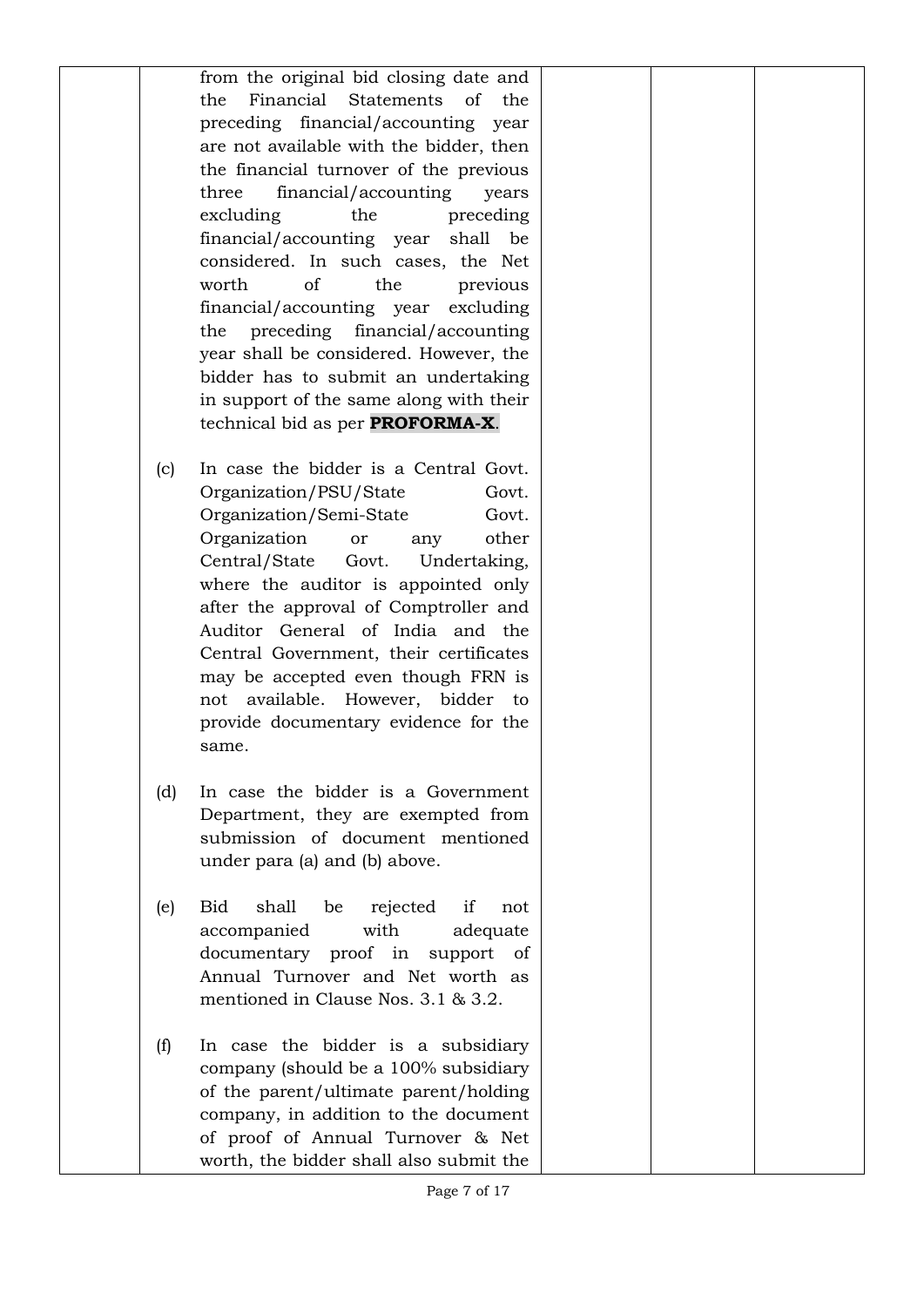| followings:   |                                                                                                                                                                                                                                                                                                |  |  |
|---------------|------------------------------------------------------------------------------------------------------------------------------------------------------------------------------------------------------------------------------------------------------------------------------------------------|--|--|
| $\mathbf{i}$  | Documents to substantiate that<br>the bidder is a 100% subsidiary<br>of<br>the<br>company<br>parent/ultimate/holding parent<br>company.                                                                                                                                                        |  |  |
| $\mathbf{ii}$ | Corporate Guarantee<br><sub>on</sub><br>parent/ultimate parent/holding<br>company's letter head signed by<br>an authorized official undertaking<br>that they would financially<br>support their subsidiary company<br>for executing the project/job in<br>case the same is awarded to<br>them. |  |  |
|               | <b>NOTES:</b> OIL reserves the right to ask for<br>any Original or other relevant document<br>to verify the certification.                                                                                                                                                                     |  |  |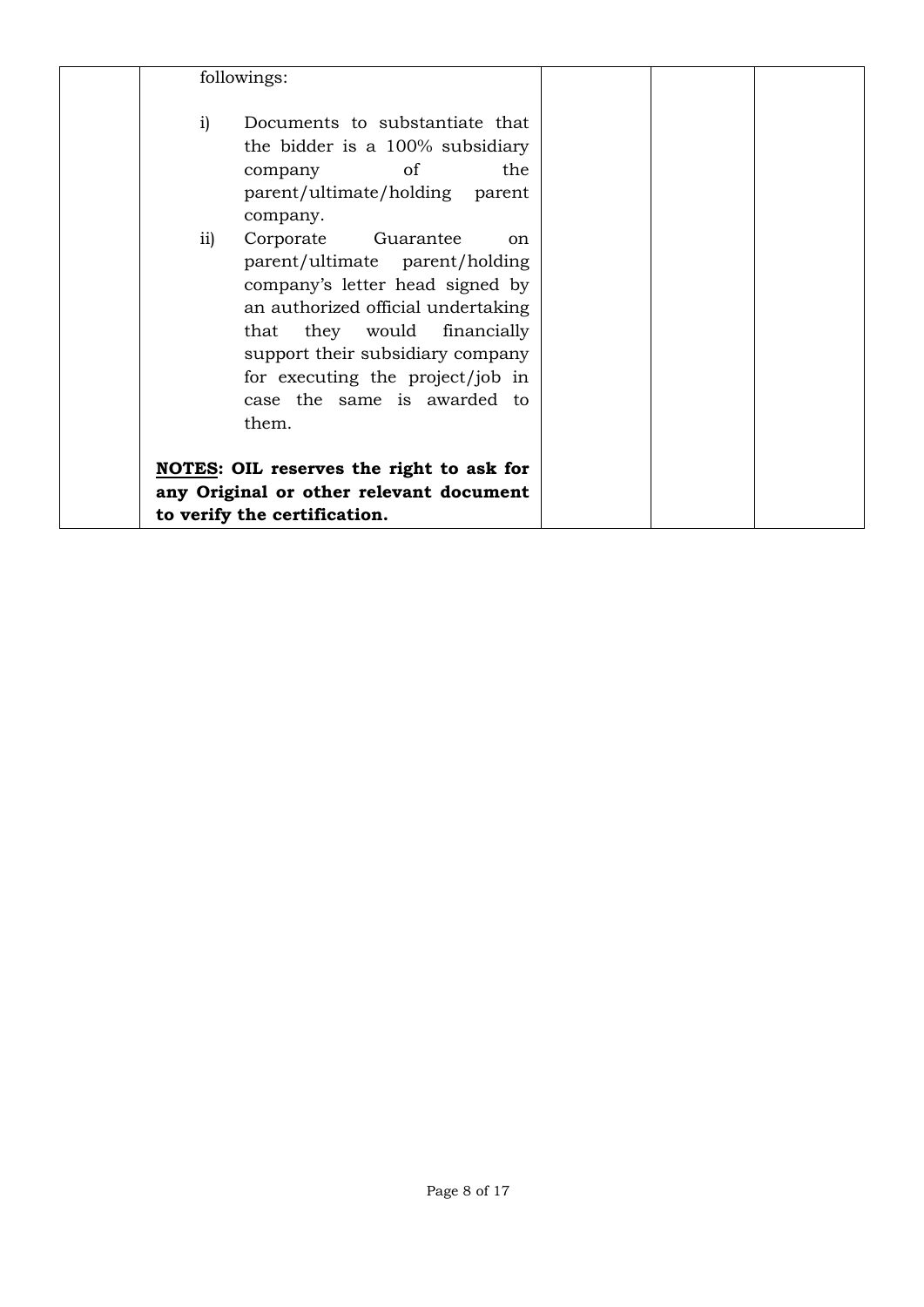| 4.0 |                 |  |            | QUALITY & COST BASED SELECTION |
|-----|-----------------|--|------------|--------------------------------|
|     | (QCBS)-SCORING  |  | <b>AND</b> | <b>EVALUATION</b>              |
|     | <b>CRITERIA</b> |  |            |                                |

Bids shall be evaluated both in terms of quality as well as quoted price i.e. Quality & Cost Based Selection (QCBS) methodology. The weightage for quality is 60 and the weightage for the quoted price is 40 i.e. Quality:Quoted Price is 60:40. Competency of the bidder shall be evaluated through the QCBS matrix as indicated below:

| S1 No. | Quality Criteria                                                                                                                                                                                                                                                                                                                                                                                                                                                                                                                                                                                                                                                        |    | Marks       |
|--------|-------------------------------------------------------------------------------------------------------------------------------------------------------------------------------------------------------------------------------------------------------------------------------------------------------------------------------------------------------------------------------------------------------------------------------------------------------------------------------------------------------------------------------------------------------------------------------------------------------------------------------------------------------------------------|----|-------------|
| 1.     | Experience of the bidders in consultancy work<br>related to oil and gas business                                                                                                                                                                                                                                                                                                                                                                                                                                                                                                                                                                                        |    | 10<br>(max) |
| a)     | Experience of 20 or more than 20 years<br>from the original bid closing date in<br>consultancy along with experience in<br>designing and developing business model<br>of Production Enhancement Contracts<br>described<br>(PEC)<br>in<br>the<br>SOW<br>as<br>Documentary<br>evidence<br>substantiating<br>experience in successful completion of at<br>least 01 (One) contract in designing and<br>developing business model of Production<br>Enhancement<br>Contracts<br>(PEC)<br>establishing minimum 20 (Twenty) years<br>experience of oil and gas consultancy firm<br>as above must be submitted along with<br>the bid.                                            | 10 |             |
| b)     | Experience of 15 or more than 15 years<br>but less than 20 years from the original<br>bid closing date in consultancy along with<br>experience in designing and developing<br>business<br>model<br>οf<br>Production<br>Contracts<br>(PEC)<br>Enhancement<br>as<br>SOW. Documentary<br>described in the<br>evidence<br>substantiating experience<br>in<br>successful completion of at least 01 (One)<br>contract in designing and developing<br>of<br>Production<br>business<br>model<br>Enhancement<br>Contracts<br>(PEC)<br>establishing minimum 15 (Fifteen) years<br>experience of oil and gas consultancy firm<br>as above must be submitted along with<br>the bid. | 5  |             |
| 2.     | Experience<br>of<br>successfully<br>executing/completing<br>consulting<br>assignment(s)<br>related<br>to<br>business<br>model of Production<br>Enhancement<br>Contracts (PEC) under a single contract<br>in upstream oil and gas sector for oil or<br>fields/part<br>of<br>oil<br>gas<br>or<br>gas<br>field/cluster of oil or gas wells, during<br>the last 07 (Seven) years reckoned<br>from the original bid closing date.                                                                                                                                                                                                                                            |    | 30 (max)    |
| a)     | Completing<br>05<br>or<br>more<br>consulting<br>contracts as described in point no. 2.<br>Documentary evidence to be submitted as<br>per Clause Ref: 'Notes to BEC Clause 1.1<br>above and 4.0 below D)'.                                                                                                                                                                                                                                                                                                                                                                                                                                                               | 30 |             |
| b)     | Completing 3 or 4 consulting contracts as<br>described in point no. 2. Documentary<br>evidence to be submitted as per Clause<br>Ref: 'Notes to BEC Clause 1.1 above and<br>4.0 below $D$ .                                                                                                                                                                                                                                                                                                                                                                                                                                                                              | 22 |             |
| c)     | Completing 1 or 2 consulting contracts as<br>described in point no. 2. Documentary<br>evidence to be submitted as per Clause<br>Ref: 'Notes to BEC Clause 1.1 above and<br>4.0 below $D$ <sup><math>\prime</math></sup> .                                                                                                                                                                                                                                                                                                                                                                                                                                               | 15 |             |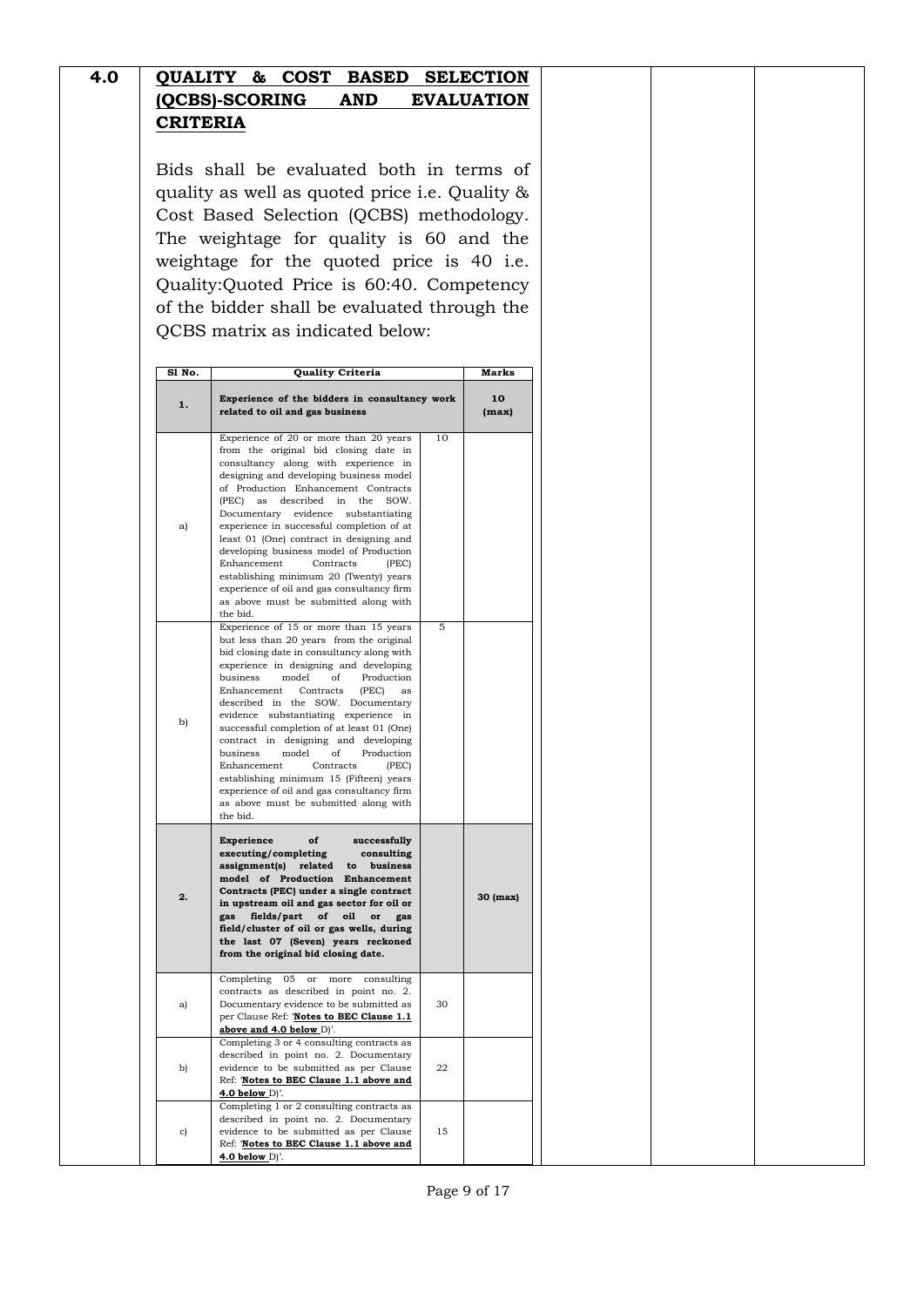| 3.1 | Team Leader:                                                                                                                                                                                                                                                                                                    |    | 15 (max)   |
|-----|-----------------------------------------------------------------------------------------------------------------------------------------------------------------------------------------------------------------------------------------------------------------------------------------------------------------|----|------------|
| a)  | MBA/CA/CMA/M.Com./M.Sc./M.Tech or<br>equivalent qualified professional with<br>minimum 10 (Ten) years of experience in<br>financial/M&A advisory assignments and<br>have worked in 04 (Four) or more<br>numbers of completed financial/M&A<br>assignments in upstream oil and gas<br>international transaction. | 15 |            |
| b)  | MBA/CA/CMA/M.Com./M.Sc./M.Tech or<br>equivalent qualified professional with<br>minimum 10 (Ten) years of experience in<br>financial/M&A advisory assignments and<br>have worked in 03 (Three) numbers of<br>completed financial/M&A assignments in<br>upstream oil and gas international<br>transaction.        | 10 |            |
| c)  | MBA/CA/CMA/M.Com./M.Sc./M.Tech or<br>equivalent qualified professional with<br>minimum 10 (Ten) years of experience in<br>financial/M&A advisory assignments and<br>have worked in 02 (Two) numbers of<br>completed financial/M&A assignments in<br>upstream oil and gas international<br>transaction.          | 5  |            |
| 3.2 | Core team Members (Minimum three<br>members)                                                                                                                                                                                                                                                                    |    | 5<br>(max) |
|     | MBA/CA/CMA/M.Com./M.Sc./M.Tech or<br>equivalent qualified with minimum 05<br>(Five) years of experience in handling<br>Financial/M&A advisory assignments and<br>must have worked in 02 (Two) numbers of<br>completed financial/M&A assignments in<br>upstream<br>oil and gas international<br>transaction.     | 5  |            |
|     | <b>TOTAL</b>                                                                                                                                                                                                                                                                                                    |    | 60         |

#### **Notes:**

- i) It shall be the bidder's responsibility to ensure submission of unambiguous/clear and sufficient documentary evidence in support of the evaluation criteria/QCBS.
- ii) It may be noted that OIL shall seek no clarification against the documents submitted by the bidder to substantiate the quality parameters tabulated above, after the technical bid opening. Therefore, bidders must ensure that such documents (in toto) are submitted as part of the original submission. Also, the bidders must indicate – (i) Details of the document (document Ref. No., relevant Page No. etc.) submitted & (ii) Marks claimed by the bidder against each quality parameter, in the format prescribed in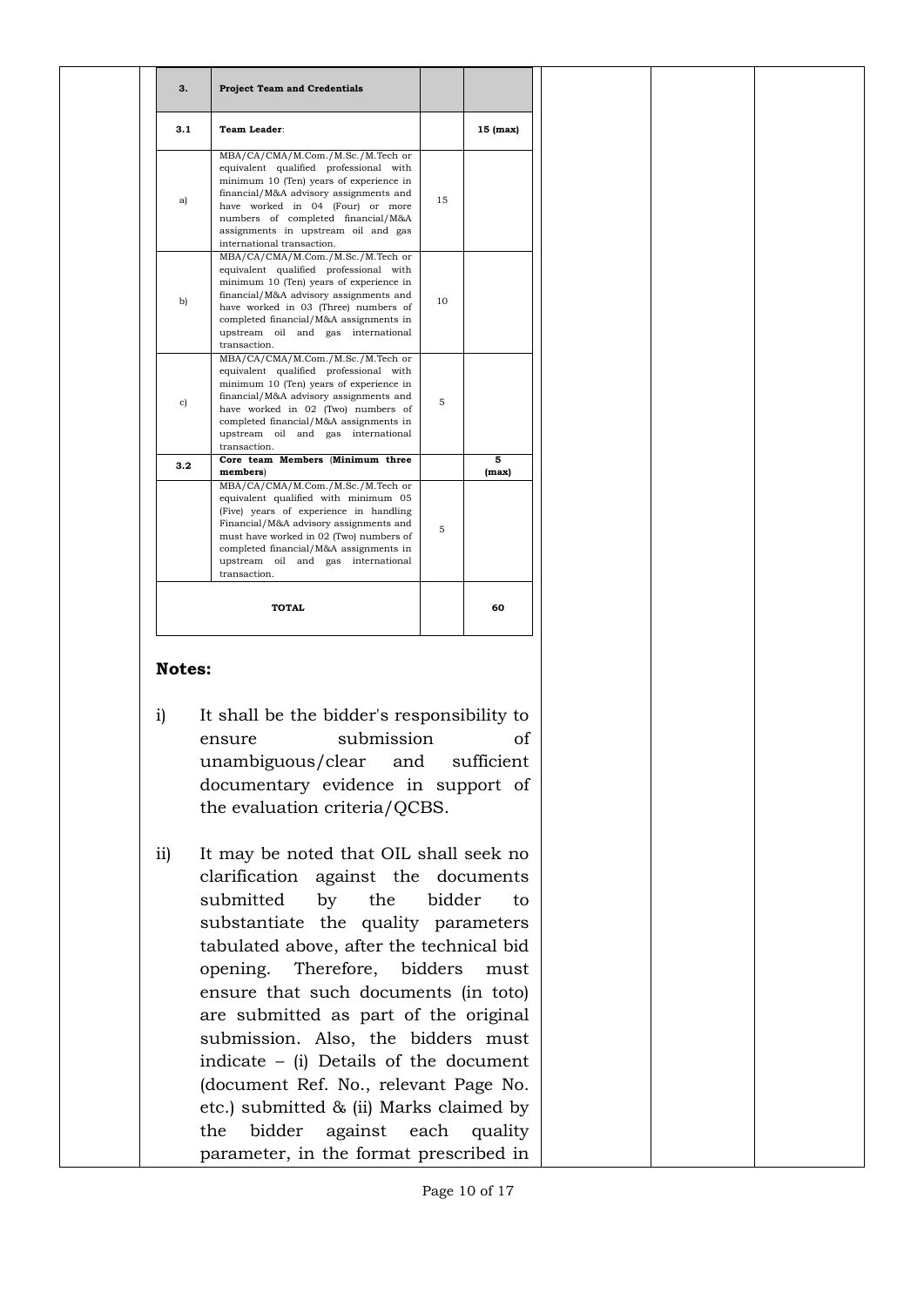|     |      | <b>PROFORMA-XY</b> and submit the same    |  |  |
|-----|------|-------------------------------------------|--|--|
|     |      | along with the technical bid.             |  |  |
|     |      |                                           |  |  |
|     | iii) | Since bidder's qualification marks are    |  |  |
|     |      | with the qualification                    |  |  |
|     |      | linked<br>of                              |  |  |
|     |      | personnel, bidders should ensure that     |  |  |
|     |      | the same persons, whose CV's are part     |  |  |
|     |      | of the offer are deployed during the      |  |  |
|     |      | execution<br>of<br>the<br>Project.<br>An  |  |  |
|     |      |                                           |  |  |
|     |      | undertaking in this respect to be         |  |  |
|     |      | provided by the bidder. Bidders are       |  |  |
|     |      | free to quote for multiple persons        |  |  |
|     |      | against Team Leader and Core Team         |  |  |
|     |      | Member                                    |  |  |
|     |      | having equal<br>or<br>more                |  |  |
|     |      | experience and qualification, however,    |  |  |
|     |      | for marking against QCBC, persons         |  |  |
|     |      | with least<br>qualification<br>will<br>be |  |  |
|     |      | considered.                               |  |  |
|     |      |                                           |  |  |
|     |      |                                           |  |  |
|     | iv)  | A bid shall have to<br>meet<br>a.         |  |  |
|     |      | minimum qualifying mark of 30             |  |  |
|     |      | (50% of the total marks) in quality       |  |  |
|     |      | evaluation criteria as per Clause         |  |  |
|     |      |                                           |  |  |
|     |      | No. 4.0 above. Bids not meeting           |  |  |
|     |      | the minimum qualifying marks in           |  |  |
|     |      | quality criteria shall be rejected.       |  |  |
|     |      | The bids meeting the minimum              |  |  |
|     |      | qualifying marks shall be eligible        |  |  |
|     |      |                                           |  |  |
|     |      | for price bid evaluation as per           |  |  |
|     |      | Clause No. 6.0 below.                     |  |  |
| 5.0 |      | <b>COMMERCIAL EVALUATION CRITERIA:</b>    |  |  |
|     |      |                                           |  |  |
|     | 5.1  | Bids shall be submitted under single      |  |  |
|     |      |                                           |  |  |
|     |      | stage Two Bid System i.e. Technical       |  |  |
|     |      | Bid and Priced Bid separately in the      |  |  |
|     |      | OIL's e-Tender portal. The Technical      |  |  |
|     |      | Bid is to be uploaded as per Scope of     |  |  |
|     |      | Work & Technical Specification of the     |  |  |
|     |      |                                           |  |  |
|     |      | tender in "Technical Attachments"         |  |  |
|     |      | Tab and Priced Bid as per Proforma-B      |  |  |
|     |      | in<br>the<br>"Notes<br>uploaded<br>&      |  |  |
|     |      | Attachments" Tab. Bids shall<br>be        |  |  |
|     |      | rejected outright if the prices are       |  |  |
|     |      |                                           |  |  |
|     |      | indicated in the technical bids. Bids     |  |  |
|     |      | not conforming to this two-bid system     |  |  |
|     |      | shall be rejected outright.               |  |  |
|     |      |                                           |  |  |
|     | 5.2  |                                           |  |  |
|     |      | Bidder shall offer firm prices. Price     |  |  |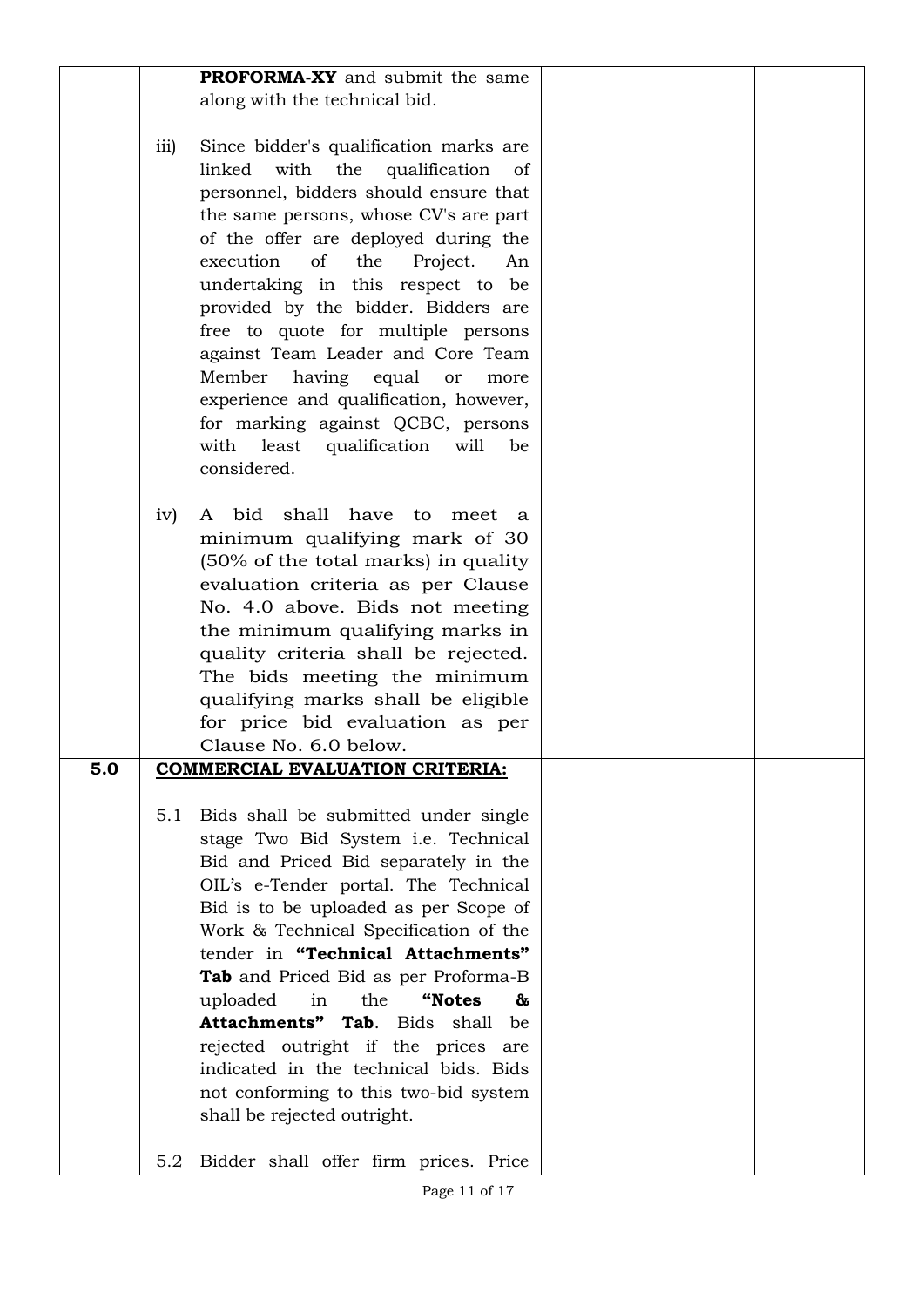|     | quoted by the successful bidder must<br>remain firm during the execution of<br>contract and not<br>the<br>subject<br>to                                                                                                                                                                                                                                                                                                                                                                                                                                                                                 |  |  |
|-----|---------------------------------------------------------------------------------------------------------------------------------------------------------------------------------------------------------------------------------------------------------------------------------------------------------------------------------------------------------------------------------------------------------------------------------------------------------------------------------------------------------------------------------------------------------------------------------------------------------|--|--|
|     | variation on any account.                                                                                                                                                                                                                                                                                                                                                                                                                                                                                                                                                                               |  |  |
| 5.3 | Bids should be valid for a period of<br>120 (one-hundred twenty) days. Bids<br>with shorter validity shall be rejected<br>as being non-responsive.                                                                                                                                                                                                                                                                                                                                                                                                                                                      |  |  |
| 5.4 | Bid Security is not applicable against<br>this tender. However, bidders shall<br>submit along with their bid a signed<br>"Bid<br>Declaration"<br><b>Security</b><br>(PROFORMA-V) accepting that, if they<br>withdraw or modify their bids during<br>the period of validity; or if they are<br>awarded the contract and they fail to<br>sign the contract; or if they fail to<br>submit performance security before the<br>deadline defined in the NIT; they shall<br>be suspended for the period of two<br>years. This suspension of two years<br>shall be automatic without conducting<br>any enquiry. |  |  |
| 5.5 | The Integrity Pact must be uploaded in<br>OIL's E-Procurement portal along with<br>the Technical Bid digitally signed by<br>the same signatory who digitally signed<br>the Bid i.e. who is duly authorized to<br>sign the Bid. If any bidder refuses to<br>sign Integrity Pact or declines<br>to<br>submit the Integrity Pact, their bid<br>shall be rejected.                                                                                                                                                                                                                                          |  |  |
| 5.6 | received<br><b>Bids</b><br>through<br>the<br>$e-$<br>procurement portal shall only<br>be<br>accepted. Bids received in any other<br>form shall not be accepted.                                                                                                                                                                                                                                                                                                                                                                                                                                         |  |  |
| 5.7 | bid<br>The<br>documents<br>are<br>non-<br>transferable.<br><b>Bid</b><br>can<br>only<br>be<br>submitted in the name of the bidder in<br>whose name the User ID and Password<br>have been issued. Unsolicited bids<br>shall not be considered and shall be<br>straightway rejected.                                                                                                                                                                                                                                                                                                                      |  |  |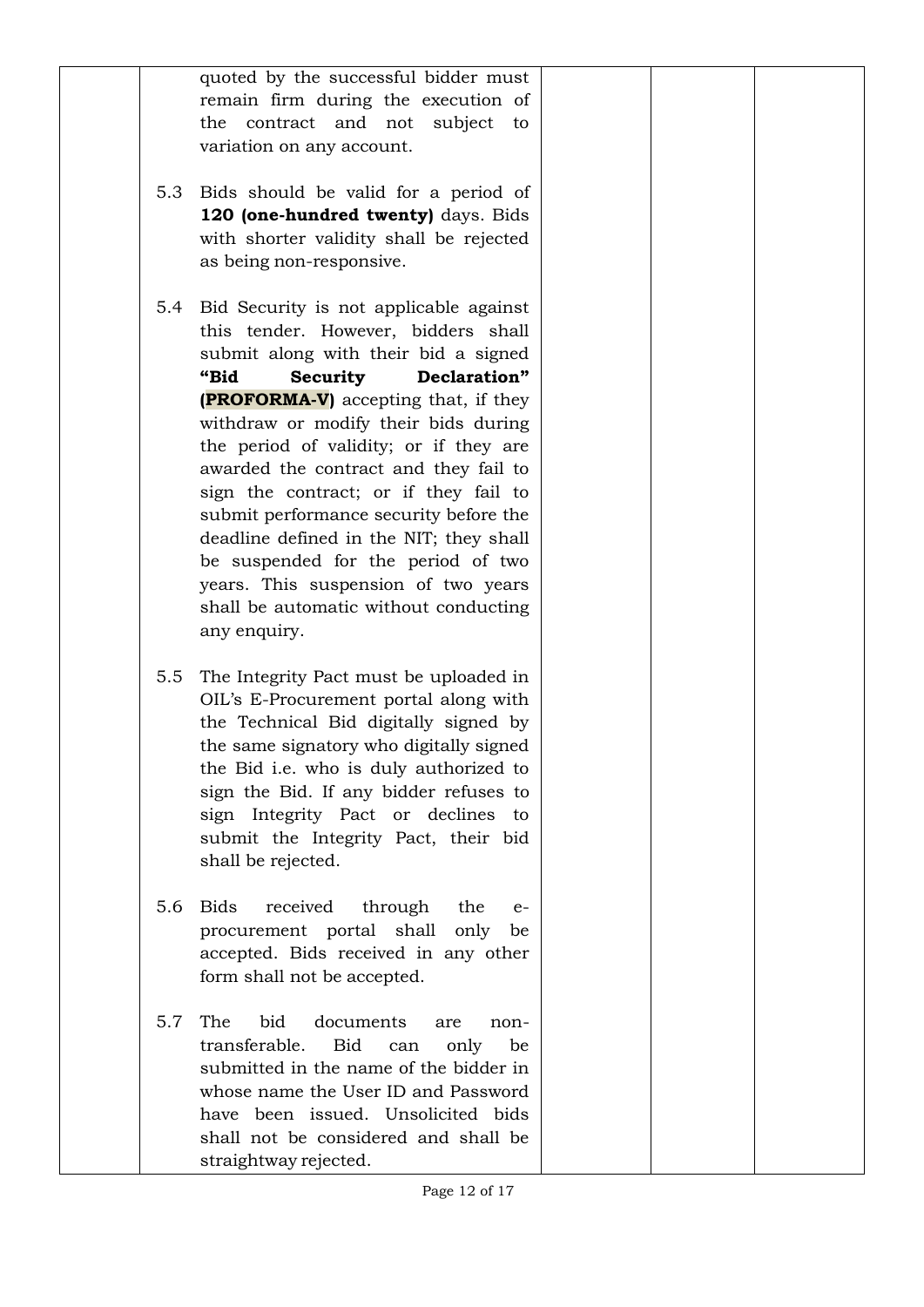|     | Any physical documents wherever<br>5.8<br>called for, submitted by bidders shall<br>contain no interlineations, white fluid<br>erasures or overwriting except as<br>necessary to correct errors made by<br>the Bidder, in which case such<br>correction shall be initialled by the<br>person or persons who has/have<br>digitally signed the Bid.                                                             |            |  |  |
|-----|---------------------------------------------------------------------------------------------------------------------------------------------------------------------------------------------------------------------------------------------------------------------------------------------------------------------------------------------------------------------------------------------------------------|------------|--|--|
|     | 5.9<br>Any Bid containing false statement<br>shall be rejected.                                                                                                                                                                                                                                                                                                                                               |            |  |  |
|     | 5.10 Bidders must quote clearly and strictly<br>in accordance with the price schedule<br>outlined in "Price Bid Format" of Bid<br>Document, otherwise the Bid shall be<br>summarily rejected.                                                                                                                                                                                                                 |            |  |  |
|     | 5.11 Bidders shall quote directly and not<br>their<br>through<br>Representative/Retainer/Associate.                                                                                                                                                                                                                                                                                                           | Agent/     |  |  |
|     | 5.12 Bidder must accept and comply with<br>the following clauses as given in the<br>Bid Document in toto failing which bid<br>shall be rejected:                                                                                                                                                                                                                                                              |            |  |  |
|     | Performance Security Clause<br>$\mathbf{i}$<br>Taxes Clause<br>11)<br>Insurance Clause<br>iii)<br>Force Majeure Clause<br>iv)<br><b>Termination Clause</b><br>$\mathbf{v})$<br><b>Arbitration Clause</b><br>vi)<br>Liability Clause<br>vii)<br>Withholding Clause<br>viii)<br>Liquidated damages Clause<br>ix)<br>Firm price<br>x)<br><b>Bid Security Declaration</b><br>xi)<br><b>Integrity Pact</b><br>xii) |            |  |  |
| 6.0 | PRICE EVALUATION CRITERIA:<br>conforming to the technical<br>The<br>bids<br>specifications,<br>terms<br>and<br>stipulated in the bidding document and<br>considered to be responsive after subjected                                                                                                                                                                                                          | conditions |  |  |
|     | to bid evaluation criteria shall be considered                                                                                                                                                                                                                                                                                                                                                                |            |  |  |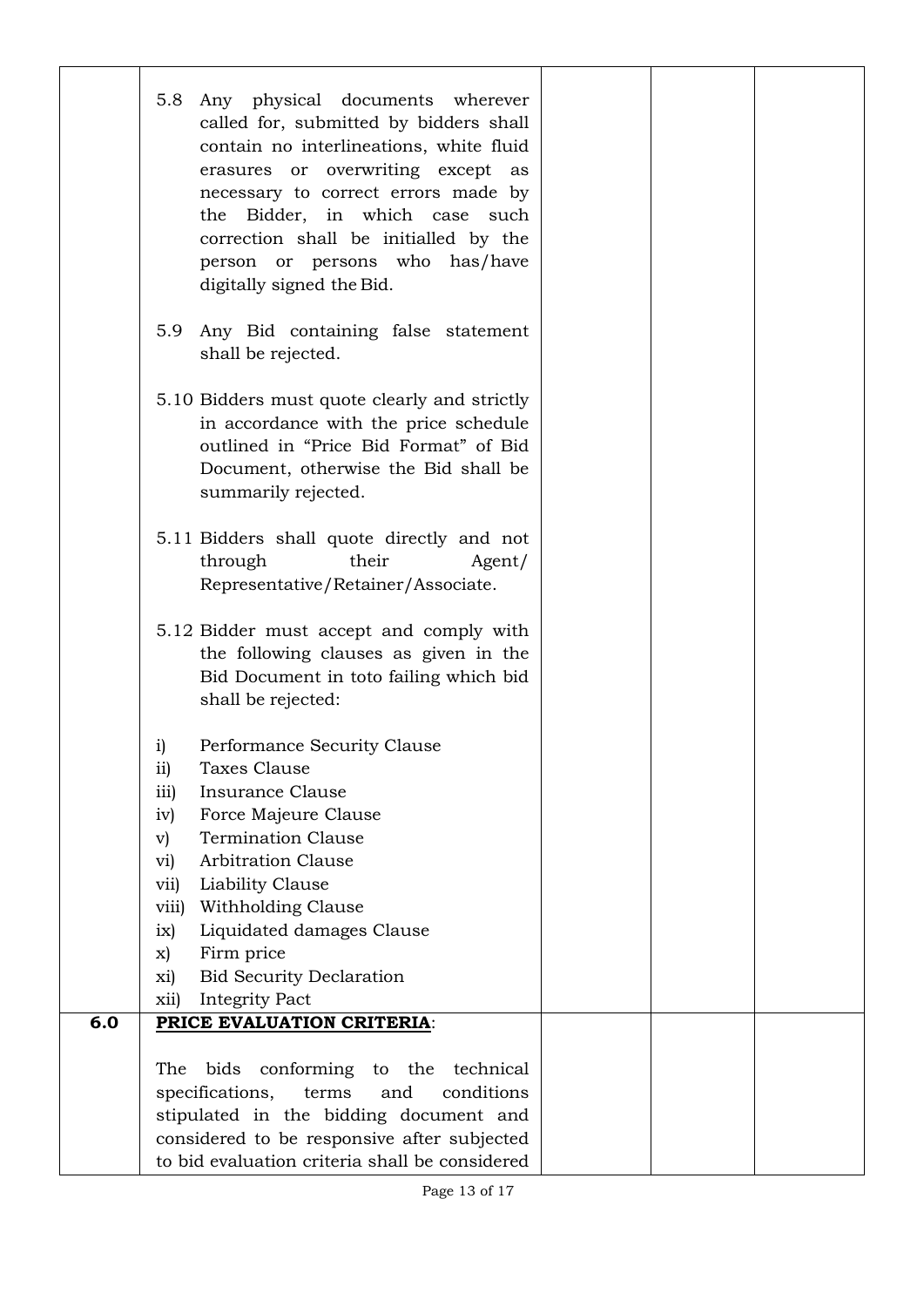|     | for further evaluation as per the price         |  |  |
|-----|-------------------------------------------------|--|--|
|     | evaluation criteria given below:                |  |  |
|     | 6.1 If there is any discrepancy between the     |  |  |
|     | unit price and the total price, the unit        |  |  |
|     | price shall prevail and the total price         |  |  |
|     |                                                 |  |  |
|     | shall be corrected. Similarly, if there is      |  |  |
|     | any discrepancy between words and               |  |  |
|     | figure, the amounts in words shall              |  |  |
|     | prevail and shall be adopted for<br>evaluation. |  |  |
|     |                                                 |  |  |
| 6.2 | The contract shall be signed with               |  |  |
|     | successful bidder for the required              |  |  |
|     | services as per 'Scope of Work' of the          |  |  |
|     | IFB.                                            |  |  |
|     |                                                 |  |  |
|     | 6.3 The bidders must quote their rates in       |  |  |
|     | called<br>for<br>vide<br>the<br>manner<br>as    |  |  |
|     | "Schedule of Rates" under Section - IV          |  |  |
|     | and the summarized price schedule               |  |  |
|     | format vide enclosed Proforma-B.                |  |  |
| 6.4 | The quantities shown against each               |  |  |
|     | item in the "Price Bid Format (i.e. in          |  |  |
|     | Proforma-B)" shall be considered for            |  |  |
|     | the purpose of Bid Evaluation. It is,           |  |  |
|     | however, to be clearly understood that          |  |  |
|     | the assumptions made in respect of              |  |  |
|     | the number of days/parameters for               |  |  |
|     | various operations are only for the             |  |  |
|     | purpose of evaluation of the bid and            |  |  |
|     | the Contractor shall be paid on the             |  |  |
|     | of the<br>actual<br>basis<br>number of          |  |  |
|     | days/parameter, as the case may be.             |  |  |
|     |                                                 |  |  |
| 6.5 | To ascertain the inter-se-ranking, the          |  |  |
|     | comparison of the responsive bids               |  |  |
|     | shall be made subject to loading for            |  |  |
|     | any deviation. Commercial Bids shall            |  |  |
|     | be evaluated taking into account the            |  |  |
|     | rates quoted in the Price Bid Format            |  |  |
|     | as per 'Proforma-B'.                            |  |  |
| 6.6 | <b>INTER-SE-RANKING</b><br>OF<br><b>THE</b>     |  |  |
|     | <b>QUALIFIED BIDS:</b>                          |  |  |
|     |                                                 |  |  |
|     | To ascertain the inter-se-ranking of the        |  |  |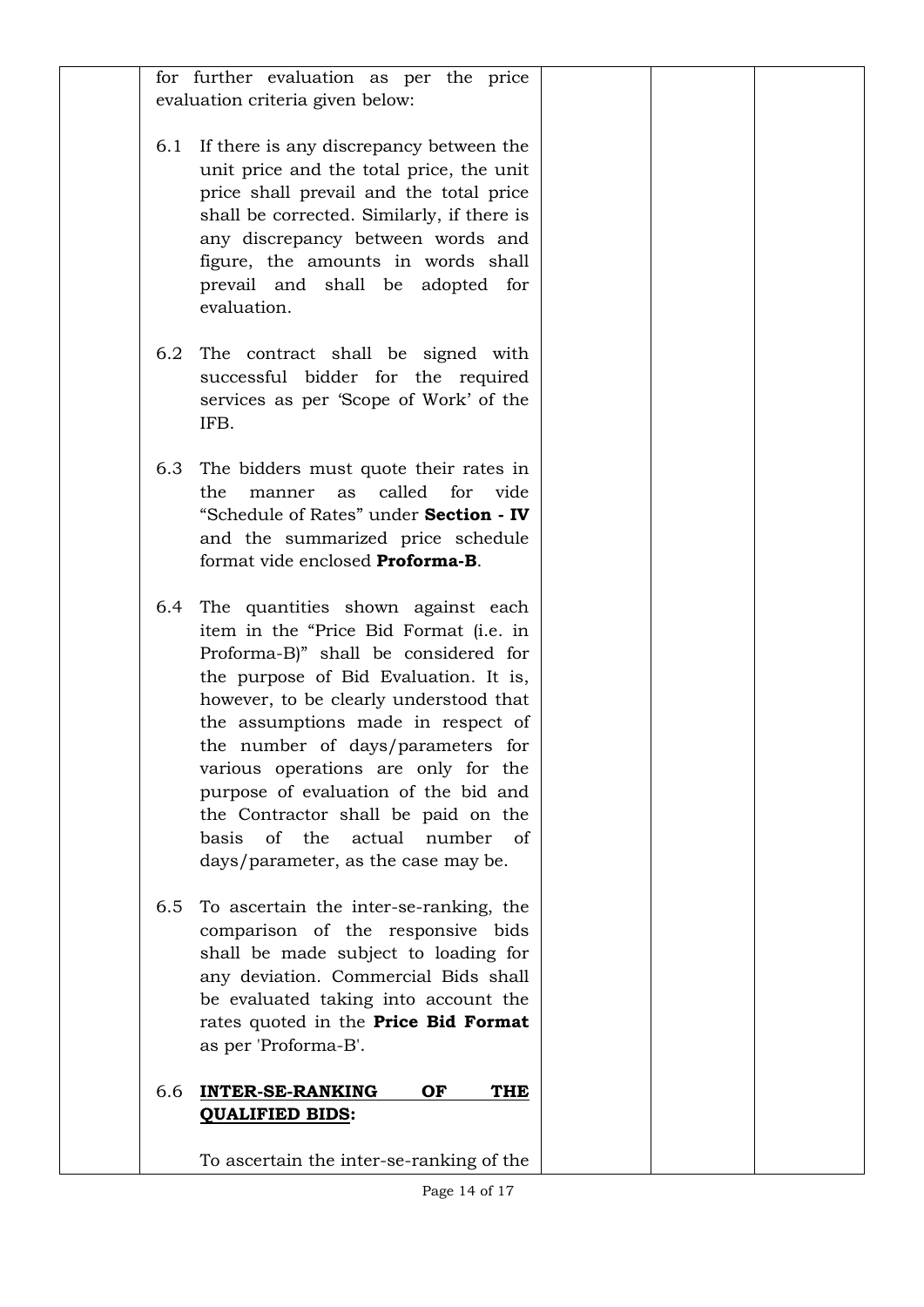|                  | the<br>&<br>Cost<br>bids,<br>Quality<br><b>Based</b>     |  |  |
|------------------|----------------------------------------------------------|--|--|
|                  | Selection<br>(QCBS)<br>methodology<br>as                 |  |  |
|                  | mentioned below shall be adopted:                        |  |  |
|                  |                                                          |  |  |
|                  |                                                          |  |  |
|                  | An Evaluated Bid Score (B) will be                       |  |  |
|                  | calculated for each bid, which meets                     |  |  |
|                  | the minimum Qualifying marks of 30                       |  |  |
|                  | in Quality Evaluation Criteria, using                    |  |  |
|                  | the following formula in order to have a                 |  |  |
|                  | comprehensive assessment of the Bid                      |  |  |
|                  | price and the Quality of each bid:                       |  |  |
|                  |                                                          |  |  |
|                  | $B = (C_{low}/C)^* 100^* X + (T/T_{high})^* 100^* Y$     |  |  |
| Where,           |                                                          |  |  |
|                  |                                                          |  |  |
| $\mathcal{C}$    | = Evaluated Bid Price of the bidder                      |  |  |
| $C_{\text{low}}$ | = The lowest of the evaluated bid                        |  |  |
|                  | prices amongst responsive bids.                          |  |  |
| T                |                                                          |  |  |
|                  | = The total marks obtained by the                        |  |  |
|                  | bidder against Quality criteria                          |  |  |
|                  | $T_{\text{high}}$ = The total marks achieved by the best |  |  |
|                  | bid among all responsive bids against                    |  |  |
|                  | Quality criteria                                         |  |  |
| X                | = 0.4 (The weightage for Quoted price                    |  |  |
|                  | is $40$                                                  |  |  |
| Y                | $= 0.6$ (The weightage for Quality is 60)                |  |  |
| Note:            |                                                          |  |  |
|                  |                                                          |  |  |
| $\mathbf{i}$     | The Evaluated Bid Score (B) shall be                     |  |  |
|                  | considered upto two decimal places.                      |  |  |
| $\overline{ii}$  | Contract shall be awarded to the                         |  |  |
|                  | bidder with the highest evaluated bid                    |  |  |
|                  | score $(B)$ .                                            |  |  |
| $\overline{111}$ | In the event of two or more bids having                  |  |  |
|                  | the same highest evaluated bid score                     |  |  |
|                  | (B), the bid scoring the highest marks                   |  |  |
|                  | quality criteria shall<br>against<br>be                  |  |  |
|                  | recommended for award of contract.                       |  |  |
|                  |                                                          |  |  |
|                  | Even if there is a tie, draw of lots shall               |  |  |
|                  | resorted<br>the<br>be<br>arrive<br>at<br>to              |  |  |
|                  | recommended bidder.                                      |  |  |
|                  |                                                          |  |  |
| 6.7              | OIL shall prefer to deal with registered                 |  |  |
|                  | bidder under GST. Therefore, bidders                     |  |  |
|                  | requested to get themselves<br>are                       |  |  |
|                  | registered under GST, if not registered                  |  |  |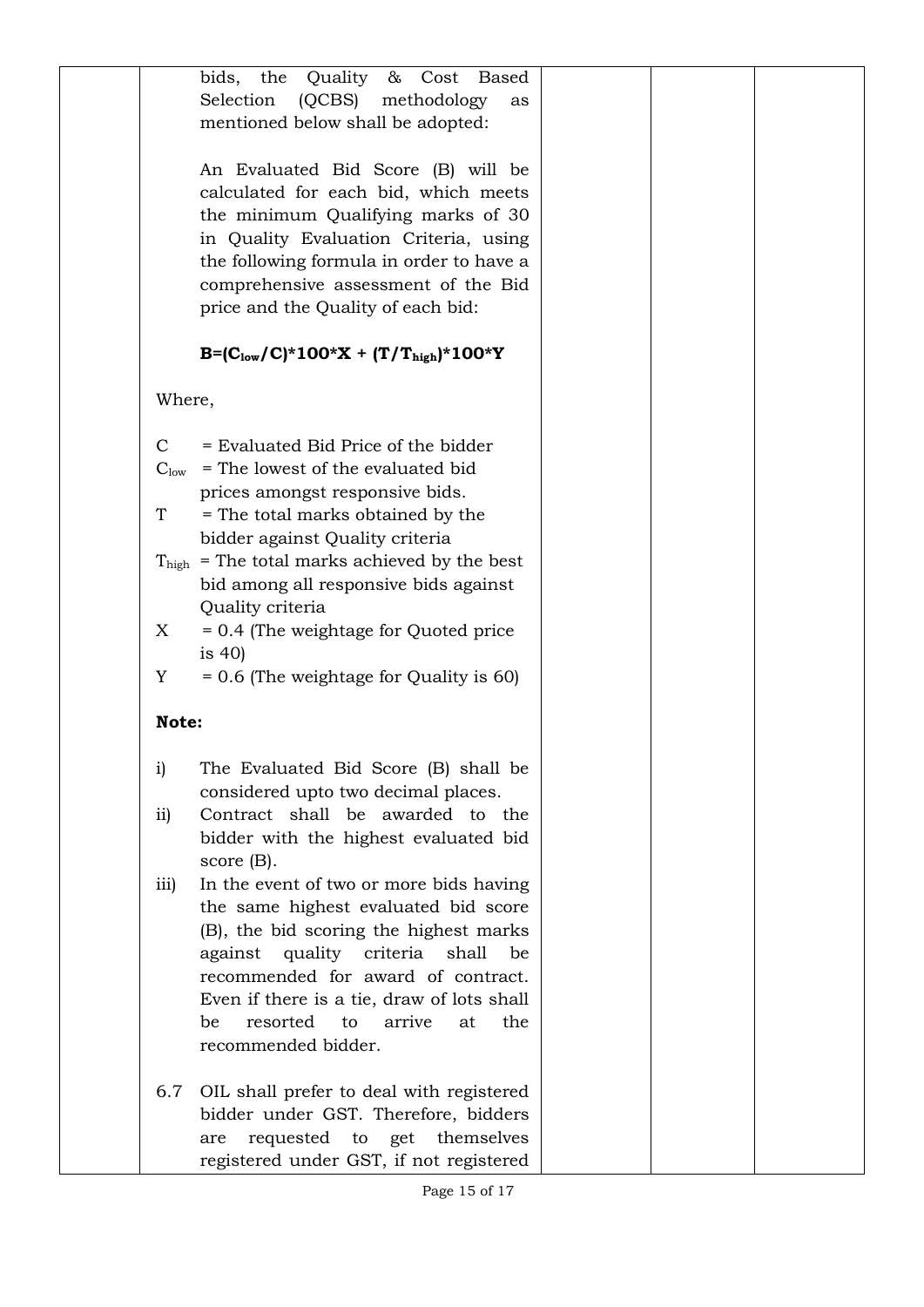|     |     | yet.                                                                                                                                                                                                                                                                                                                                                                                                                              |  |  |
|-----|-----|-----------------------------------------------------------------------------------------------------------------------------------------------------------------------------------------------------------------------------------------------------------------------------------------------------------------------------------------------------------------------------------------------------------------------------------|--|--|
|     |     | However, in case any unregistered<br>bidder is submitting their bid, their<br>prices shall be loaded with applicable<br>GST while evaluation of bid. Where OIL<br>is entitled for input credit of GST, the<br>shall<br>be<br>considered<br>for<br>same<br>evaluation of bid as per evaluation<br>methodology of tender document.                                                                                                  |  |  |
|     | 6.8 | Price Bid uploaded without giving any<br>of the details of the taxes (Including<br>amounts)<br>shall<br>and<br>be<br>rates<br>considered as inclusive of all taxes<br>including GST.                                                                                                                                                                                                                                              |  |  |
|     |     | When a bidder mentions taxes as extra<br>without specifying the rates & amount,<br>offer<br>shall<br>loaded<br>the<br>be<br>with<br>maximum value towards taxes received<br>against the tender for comparison<br>purposes. If the bidder emerges as<br>lowest bidder after such loading, in the<br>event of order on that bidder, taxes<br>mentioned by OIL on the Purchase<br>Order/Contracts shall be binding on<br>the bidder. |  |  |
|     | 6.9 | Input Tax Credit on GST (Goods &<br>Service Tax) for this service is NOT<br>available to OIL & the bids shall be<br>evaluated<br>based<br>on<br>total<br>price<br>including GST.                                                                                                                                                                                                                                                  |  |  |
|     |     | 6.10 Based on the evaluation of techno-<br>commercially qualified bidders, the job<br>shall be awarded to the bidder with the<br>highest evaluated bid score (B)<br>as<br>mentioned in Clause No. 6.6 above.                                                                                                                                                                                                                      |  |  |
| 7.0 |     | <b>GENERAL:</b>                                                                                                                                                                                                                                                                                                                                                                                                                   |  |  |
|     | 7.1 | In case bidder takes exception to any<br>clause of bid document not covered<br>under BEC, then the Company has the<br>discretion to load or reject the offer on<br>account of such exception if the bidder<br>withdraw/modify<br>does<br>the<br>not                                                                                                                                                                               |  |  |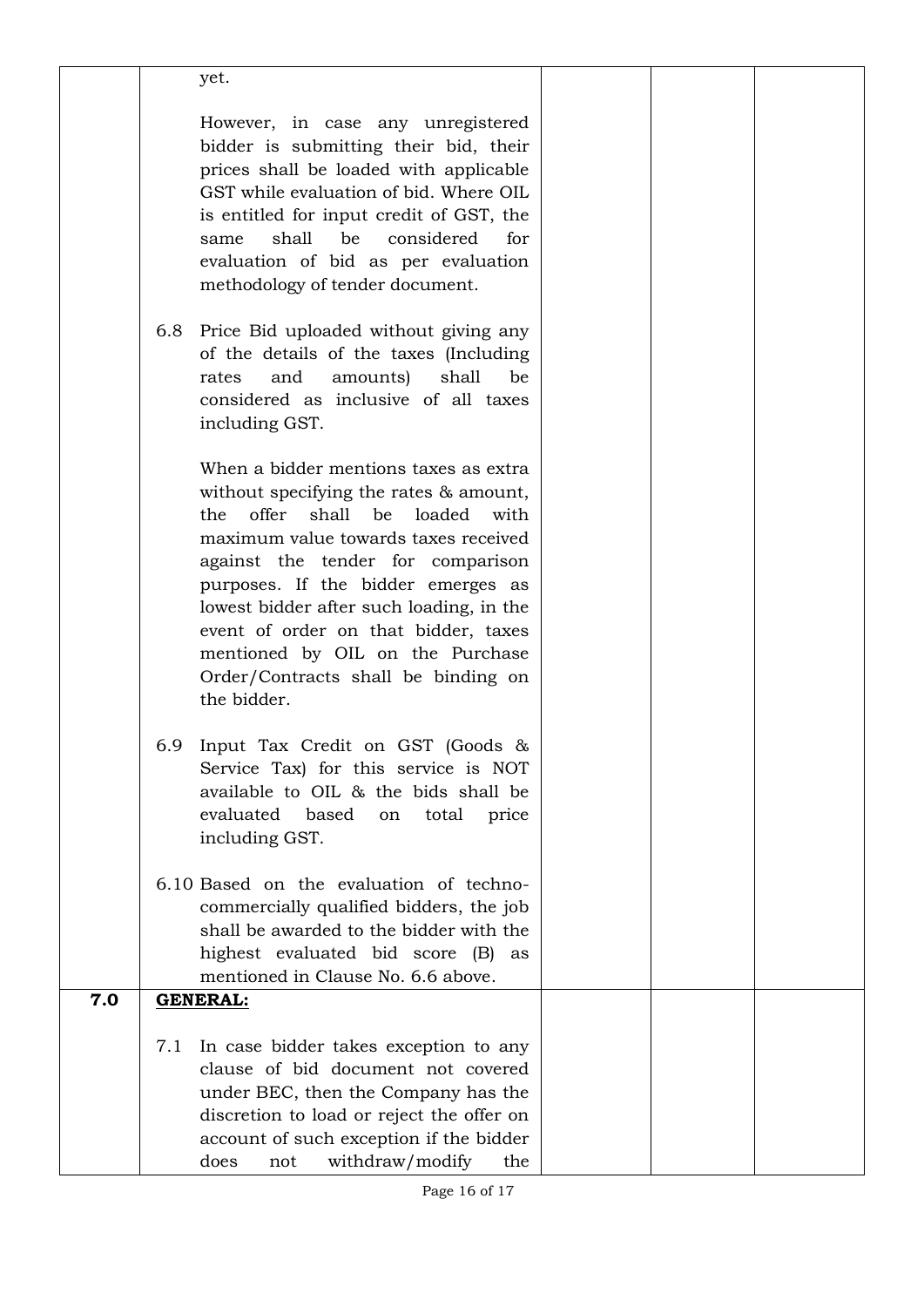|     | when/as<br>advised<br>deviation<br>by<br>company. The loading so done by the<br>Company shall be final and binding on<br>the bidders.                                                                                                                                                                                                                                                                  |  |
|-----|--------------------------------------------------------------------------------------------------------------------------------------------------------------------------------------------------------------------------------------------------------------------------------------------------------------------------------------------------------------------------------------------------------|--|
|     | 7.2<br>To<br>the<br>substantial<br>ascertain<br>responsiveness<br>of the<br>Bid<br>the<br>Company reserves the right to ask the<br>bidder for clarification in respect of<br>clauses under BEC also and such<br>clarifications fulfilling the BEC clauses<br>in toto must be received on or before<br>the deadline given by the Company,<br>failing which the offer shall<br>be<br>summarily rejected. |  |
|     | 7.3 If any of the clauses in the BEC<br>contradict with other clauses of the<br>Bid Document elsewhere, then the<br>clauses in the BEC shall prevail.                                                                                                                                                                                                                                                  |  |
| 8.0 | COMPLIANCE OF THE COMPETITION<br>ACT, 2002: The bidder shall strictly comply<br>with the provisions of the Competition Act,<br>2002, more particularly, Section-3 of the<br>Act. Any violation the provisions of the Act<br>shall attract penal action under the Act.                                                                                                                                  |  |
| 9.0 | <b>PURCHASE</b><br><b>PREFERENCE</b><br><b>CLAUSE:</b><br>Purchase Preference to MSE's and Purchase<br>Preference<br>Policy (Linked with<br>Local<br>Content) (PP-LC) shall NOT applicable<br>against this tender.                                                                                                                                                                                     |  |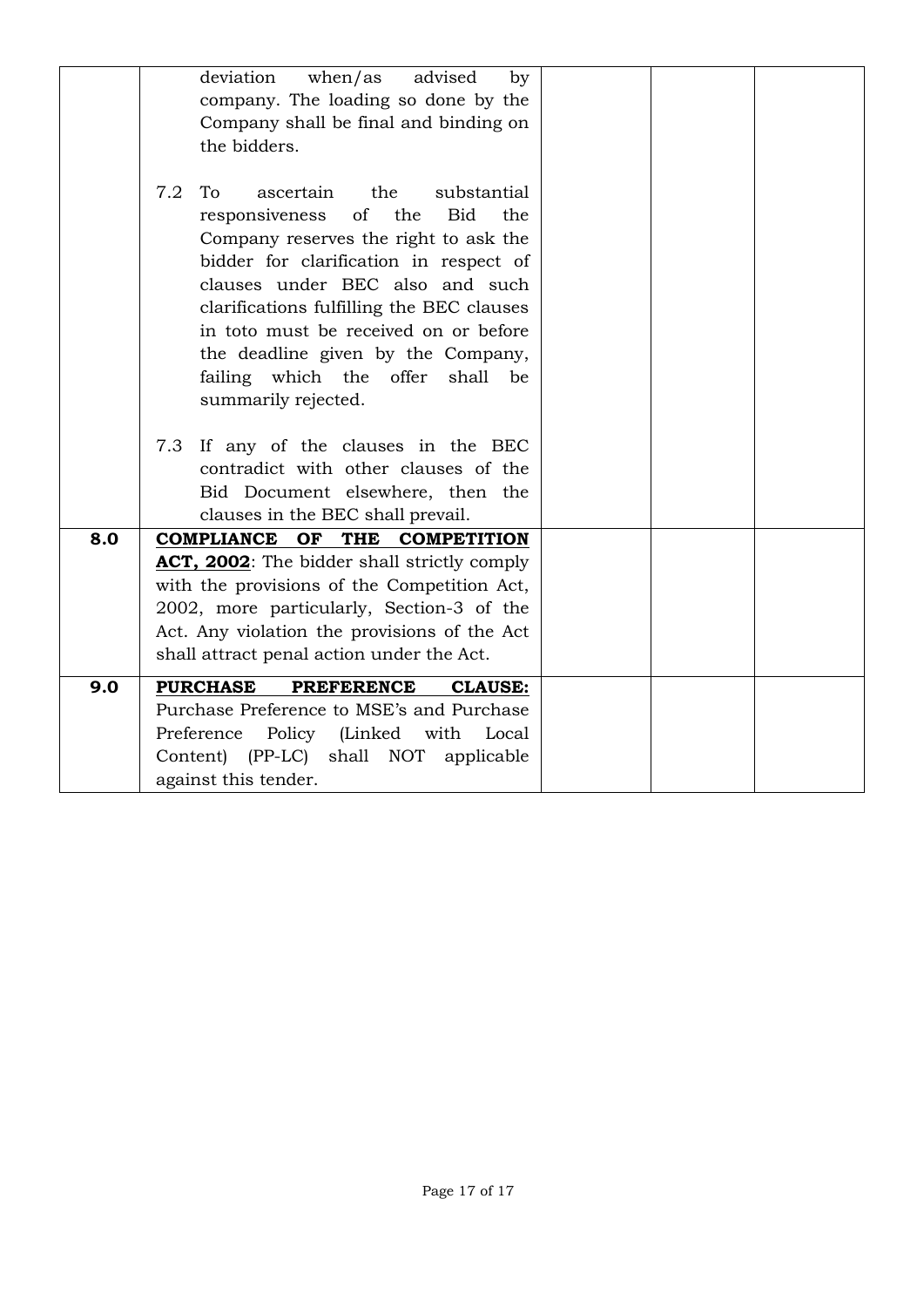# **FORMAT OF AGREEMENT BETWEEN BIDDER AND THEIR PARENT COMPANY/***100% SUBSIDIARY COMPANY (As the case may be)* (**TO BE EXECUTED ON STAMP PAPER OF REQUISITE VALUE AND NOTARIZED**)

This agreement made this \_\_\_ day of \_\_\_ month \_\_\_ year by and between M/s \_\_\_\_\_\_\_\_\_\_\_\_\_\_\_\_\_\_\_\_ (Fill in the Bidder's full name, constitution and registered office address) hereinafter referred to as bidder on the first part and  $M/s$ (Fill in full name, constitution and registered office address of Parent Company/Subsidiary Company, as the case may be) hereinafter referred to as "Parent Company/Subsidiary Company (Delete whichever not applicable)" of the other part:

#### WHEREAS

M/s Oil India Limited (hereinafter referred to as OIL) has invited offers vide their tender No.  $\qquad \qquad$  for  $\qquad \qquad$  and M/s  $\qquad \qquad$  (Bidder) intends to bid against the said tender and desires to have technical support of M/s \_\_\_\_\_\_\_\_\_\_\_\_\_\_\_\_[Parent Company/Subsidiary Company-(Delete whichever not applicable)] and whereas Parent Company/Subsidiary Company (Delete whichever not applicable) represents that they have gone through and understood the requirements of subject tender and are capable and committed to provide the services as required by the bidder for successful execution of the contract, if awarded to the bidder. Now, it is hereby agreed to by and between the parties as follows:

1. M/s. (Bidder) will submit an offer to OIL for the full scope of work as envisaged in the tender document as a main bidder and liaise with OIL directly for any clarifications etc. in this context.

2. M/s. \_\_\_\_\_\_\_\_\_ (Parent Company/Subsidiary Company (Delete whichever not applicable) undertakes to provide technical support and expertise, expert manpower and procurement assistance and project management to support the bidder to discharge its obligations as per the Scope of work of the tender/ Contract for which offer has been made by the Parent Company/Subsidiary Company (Delete whichever not applicable) and accepted by the bidder.

3. This agreement will remain valid till validity of bidder's offer to OIL including extension if any and till satisfactory performance of the contract in the event the contract is awarded by OIL to the bidder.

4. It is further agreed that for the performance of work during contract period bidder and Parent Company/Subsidiary Company (Delete whichever not applicable) shall be jointly and severely responsible to OIL for satisfactory execution of the contract.

5. However, the bidder shall have the overall responsibility of satisfactory execution of the contract awarded by OIL.

In witness whereof the parties hereto have executed this agreement on the date mentioned above.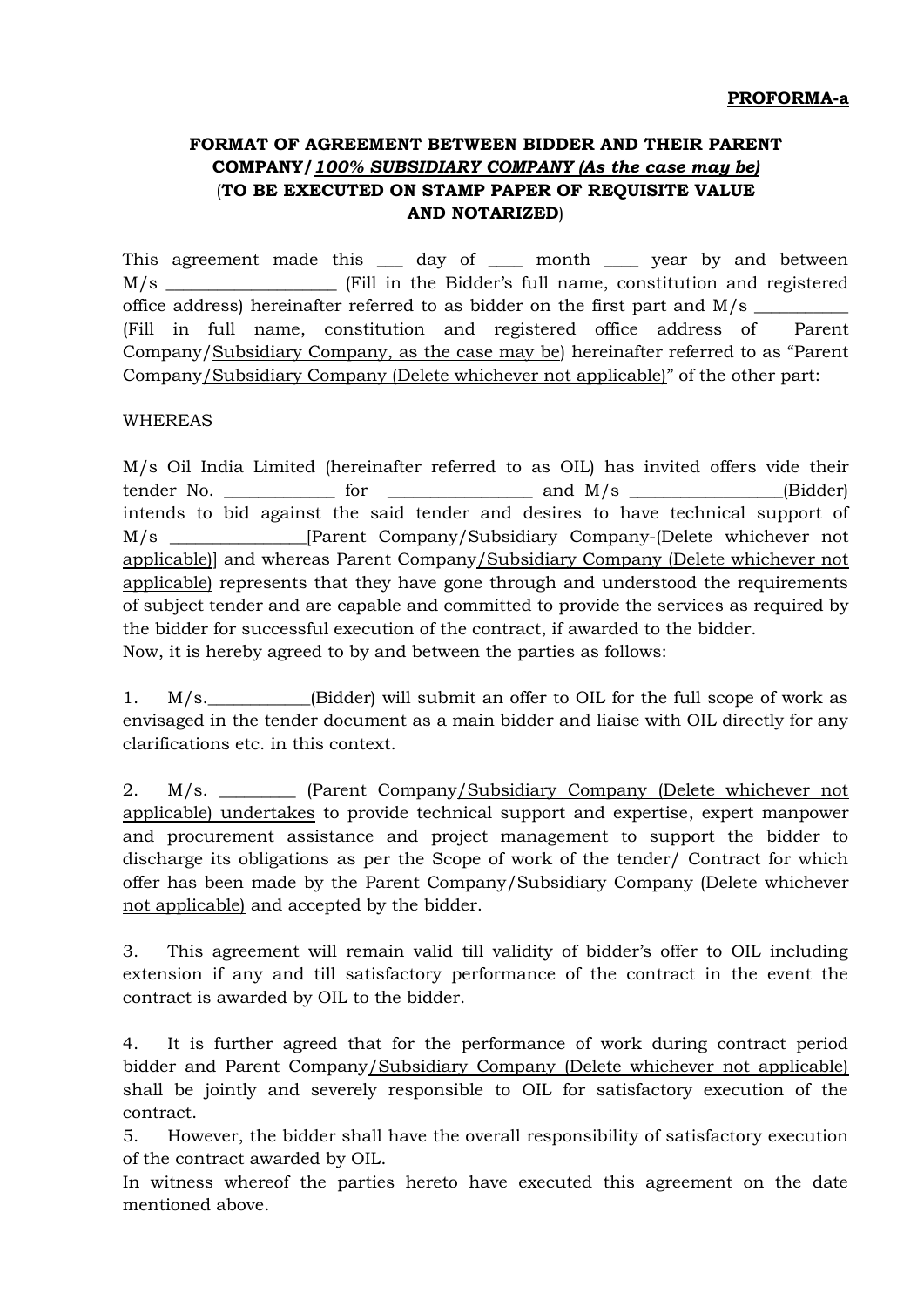For and on behalf of (Bidder)

For and on behalf of (Parent Company/Subsidiary Compa (Delete whichever not applicable)

| M/s.     |
|----------|
| Witness: |
| T)       |
| 21       |
|          |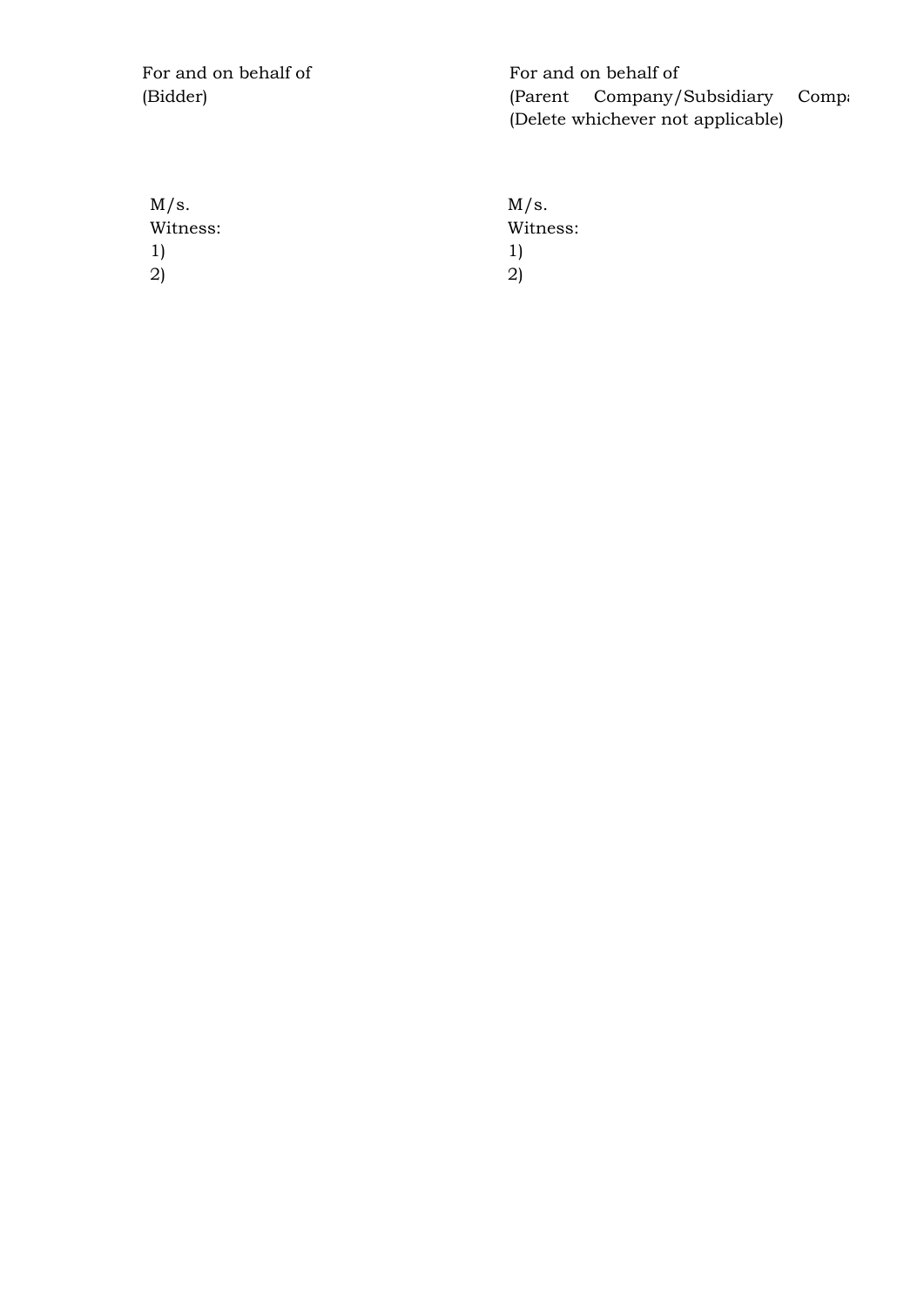# **PARENT COMPANY/SUBSIDIARY COMPANY GUARANTEE** *(Delete whichever not applicable)* (**TO BE EXECUTED ON STAMP PAPER OF REQUISITE VALUE AND NOTARIZED**) *DEED OF GUARANTEE*

THIS DEED OF GUARANTEE executed at ……….. this …….. day of ……… by M/s ………………………… (mention complete name) a company duly organized and existing under the laws of …………………. (insert jurisdiction/country), having its Registered Office at ……………………………………… hereinafter called "the Guarantor" which expression shall, unless excluded by or repugnant to the subject or context thereof, be deemed to include its successors and permitted assigns.

#### WHEREAS

M/s Oil India Limited, a company duly registered under the Companies Act 1956, having its Registered Office at Duliajan in the State of Assam, India, hereinafter called "OIL" which expression shall unless excluded by or repugnant to the context thereof, be deemed to include its successor and assigns, invited tender number ………………… for …….. on ………….. M/s ………………….. (mention complete name), a company duly organized and existing under the laws of ……………. (insert jurisdiction/country), having its Registered Office at …………………….. (give complete address) hereinafter called "the Company" which expression shall, unless excluded by or repugnant to the subject or context thereof, be deemed to include its successor and permitted assigns, have, in response to the above mentioned tender invited by OIL, submitted their bid number …………………… to OIL with one of the condition that the Company shall arrange a guarantee from its parent company guaranteeing due and satisfactory performance of the work covered under the said tender including any change therein as may be deemed appropriate by OIL at any stage.

The Guarantor represents that they have gone through and understood the requirement of the above said tender and are capable of and committed to provide technical and such other supports as may be required by the Company for successful execution of the same.

The Company and the Guarantor have entered into an agreement dated …….. as per which the Guarantor shall be providing technical and such other supports as may be necessary for performance of the work relating to the said tender.

Accordingly, at the request of the Company and in consideration of and as a requirement for OIL to enter into agreement(s) with the Company, the Guarantor hereby agrees to give this guarantee and undertakes as follows:

1. The Guarantor (Parent Company/*100% Subsidiary Company (Delete whichever not applicable*) unconditionally agrees that in case of non-performance by the Company of any of its obligations in any respect, the Guarantor shall, immediately on receipt of notice of demand by OIL, take up the job without any demur or objection, in continuation and without loss of time and without any cost to OIL and duly perform the obligations of the Company to the satisfaction of OIL.

2. The Guarantor agrees that the Guarantee herein contained shall remain valid and enforceable till the satisfactory execution and completion of the work (including discharge of the warranty obligations) awarded to the Company.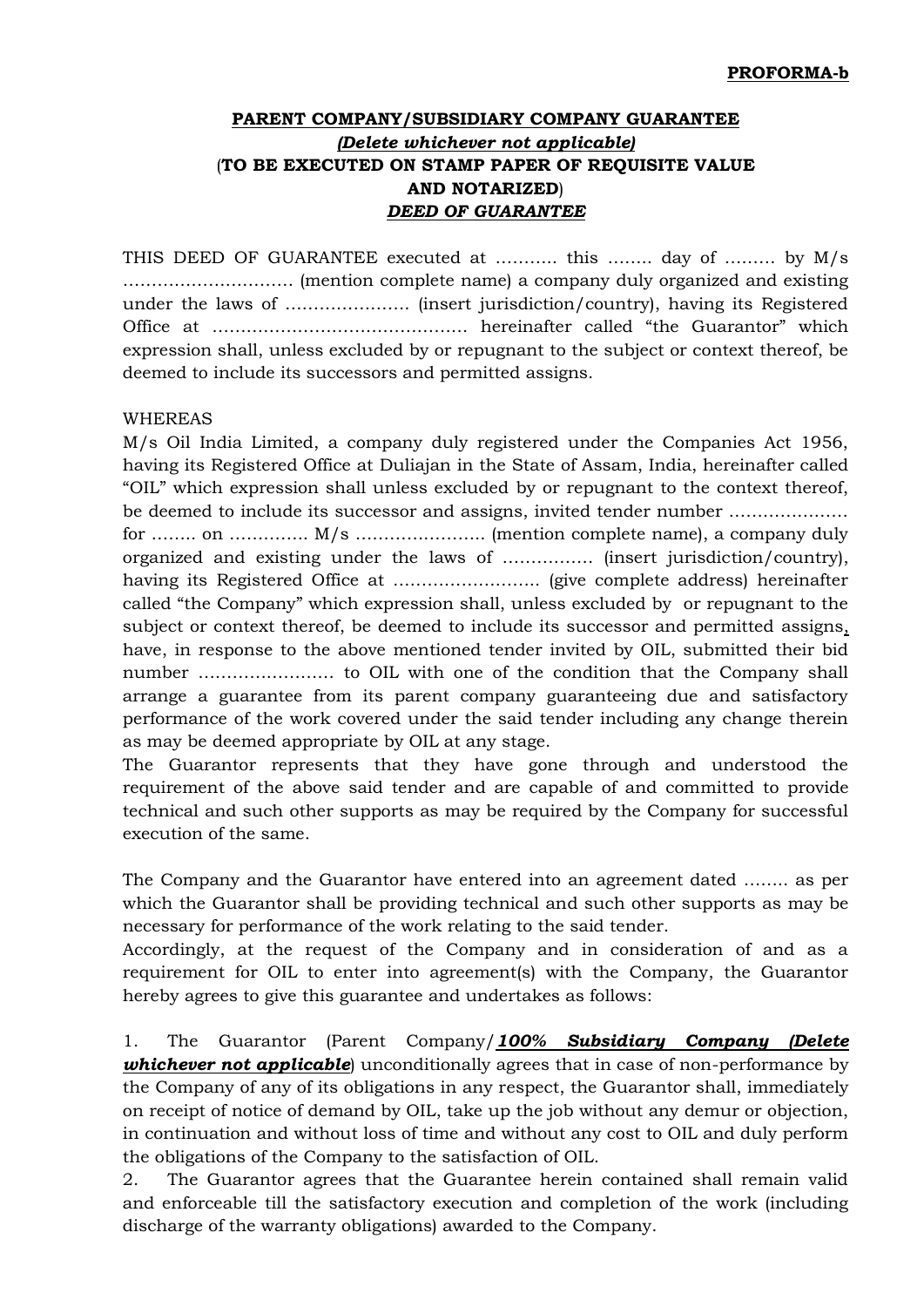3. The Guarantor shall be jointly with the Company as also severally responsible for satisfactory performance of the contract entered between the Company and OIL.

4. The liability of the Guarantor, under the Guarantee, is limited to the 50% of the annualized contract price entered between the Company and OIL. This will, however, be in addition to the forfeiture of the Performance Guarantee furnished by the Company.

5. The Guarantor represents that this Guarantee has been issued after due observance of the appropriate laws in force in India. The Guarantor hereby undertakes that the Guarantor shall obtain and maintain in full force and effect all the governmental and other approvals and consents that are necessary and do all other acts and things necessary or desirable in connection therewith or for the due performance of the Guarantor's obligations hereunder.

6. The Guarantor also agrees that this Guarantee shall be governed and construed in accordance with the laws in force in India and subject to the exclusive jurisdiction of the courts of ……….., India.

7. The Guarantor hereby declares and represents that this Guarantee has been given without any undue influence or coercion, and that the Guarantor has fully understood the implications of the same.

8. The Guarantor represents and confirms that the Guarantor has the legal capacity, power and authority to issue this Guarantee and that giving of this Guarantee and the performance and observations of the obligations hereunder do not contravene any existing laws.

For & on behalf of (Parent Company/Subsidiary Company (Delete whichever not applicable))

Witness:

1. Signature Full Name \_\_\_\_\_\_\_\_\_\_\_\_\_\_\_\_ Address \_\_\_\_\_\_\_\_\_\_\_\_\_\_\_\_

| M/s         |
|-------------|
| Signature_  |
| Name        |
| Designation |
|             |

| Common seal of the |  |
|--------------------|--|
| Company            |  |

Witness:

| 2. | Signature |
|----|-----------|
|    | Full Name |
|    | Address   |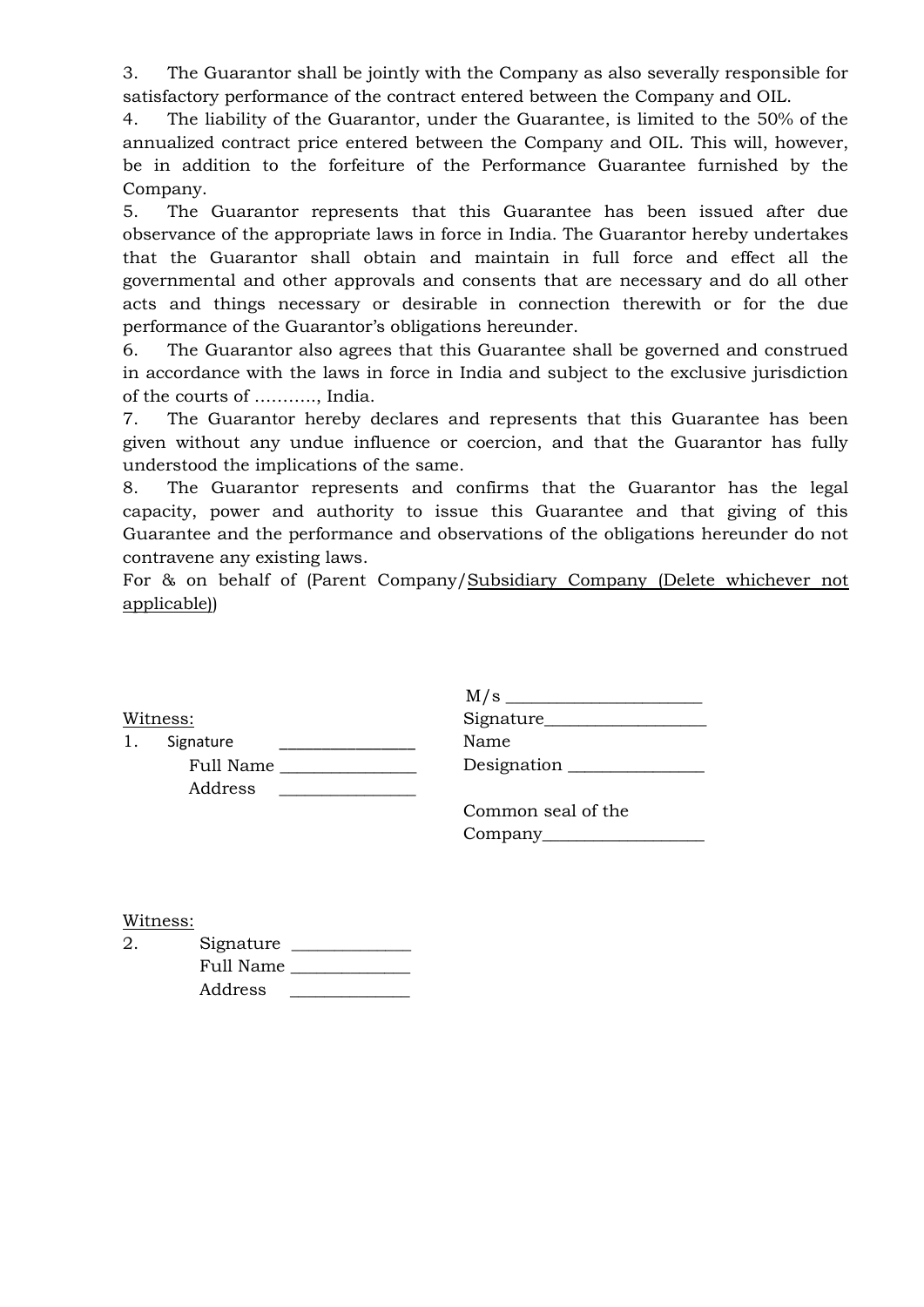## **PROFORMA-XY (REVISED)**

| S1<br>No.     | <b>Quality Criteria</b>                                                                                                                                                                                                                                                                                                                                                                                                            |    | <b>Marks</b> | Bidder to indicate the<br>following                                                                                                   |                                                       |
|---------------|------------------------------------------------------------------------------------------------------------------------------------------------------------------------------------------------------------------------------------------------------------------------------------------------------------------------------------------------------------------------------------------------------------------------------------|----|--------------|---------------------------------------------------------------------------------------------------------------------------------------|-------------------------------------------------------|
|               |                                                                                                                                                                                                                                                                                                                                                                                                                                    |    |              | <b>Details</b><br>of <sub>l</sub><br>submitted<br><b>Documents</b><br>(e.g.<br>Document<br>Ref.<br><b>No.,</b><br>Pg.<br>No.<br>etc.) | <b>Marks</b><br>claimed<br>by<br>the<br><b>Bidder</b> |
| 1.            | Experience of the Bidders in consultancy work<br>related to oil and gas Business                                                                                                                                                                                                                                                                                                                                                   |    | 10<br>(max)  |                                                                                                                                       |                                                       |
| a)            | Experience of more than 20 years                                                                                                                                                                                                                                                                                                                                                                                                   | 10 |              |                                                                                                                                       |                                                       |
| b)            | Experience more than 15 years but<br>less than 20 years                                                                                                                                                                                                                                                                                                                                                                            | 5  |              |                                                                                                                                       |                                                       |
| 2.            | <b>Experience of successfully</b><br>executing/completing at least 01 (One)<br>experience of consulting assignment(s)<br>related to business model of Production<br>Enhancement Contracts (PEC) under a<br>single contract in upstream oil and gas<br>sector for oil or gas fields/part of oil or<br>gas field/cluster of oil or gas wells,<br>during the last 07 (Seven) years<br>reckoned from the original bid closing<br>date. |    | 30<br>(max)  |                                                                                                                                       |                                                       |
| a)            | Completing 05 or more consulting<br>contracts as described in point no. 1.                                                                                                                                                                                                                                                                                                                                                         | 30 |              |                                                                                                                                       |                                                       |
| b)            | Completing 3 or 4 consulting contracts as<br>described in point no. 1.                                                                                                                                                                                                                                                                                                                                                             | 22 |              |                                                                                                                                       |                                                       |
| $\mathbf{c})$ | Completing 1 or 2 consulting contracts as<br>described in point no. 1.                                                                                                                                                                                                                                                                                                                                                             | 15 |              |                                                                                                                                       |                                                       |
| 3.            | <b>Project Team and Credentials</b>                                                                                                                                                                                                                                                                                                                                                                                                |    |              |                                                                                                                                       |                                                       |
| 3.1           | Team Leader:                                                                                                                                                                                                                                                                                                                                                                                                                       |    | 15<br>(max)  |                                                                                                                                       |                                                       |
| a)            | Suitably qualified professional with<br>minimum 10 (Ten) years of experience in<br>financial/M&A advisory assignments and<br>have worked in 04 (Four) or more<br>numbers of completed financial/M&A<br>assignments in upstream oil and gas<br>international transaction.                                                                                                                                                           | 15 |              |                                                                                                                                       |                                                       |
| b)            | Suitably qualified professional with<br>minimum 10 (Ten) years of experience in<br>financial/M&A advisory assignments and<br>have worked in 03 (Three) numbers of<br>completed financial/M&A assignments in<br>upstream oil and gas international<br>transaction.                                                                                                                                                                  | 10 |              |                                                                                                                                       |                                                       |
| $\mathbf{c})$ | Suitably qualified professional with<br>minimum 10 (Ten) years of experience in<br>financial/M&A advisory assignments and<br>have worked in 02 (Two) numbers of                                                                                                                                                                                                                                                                    | 5  |              |                                                                                                                                       |                                                       |